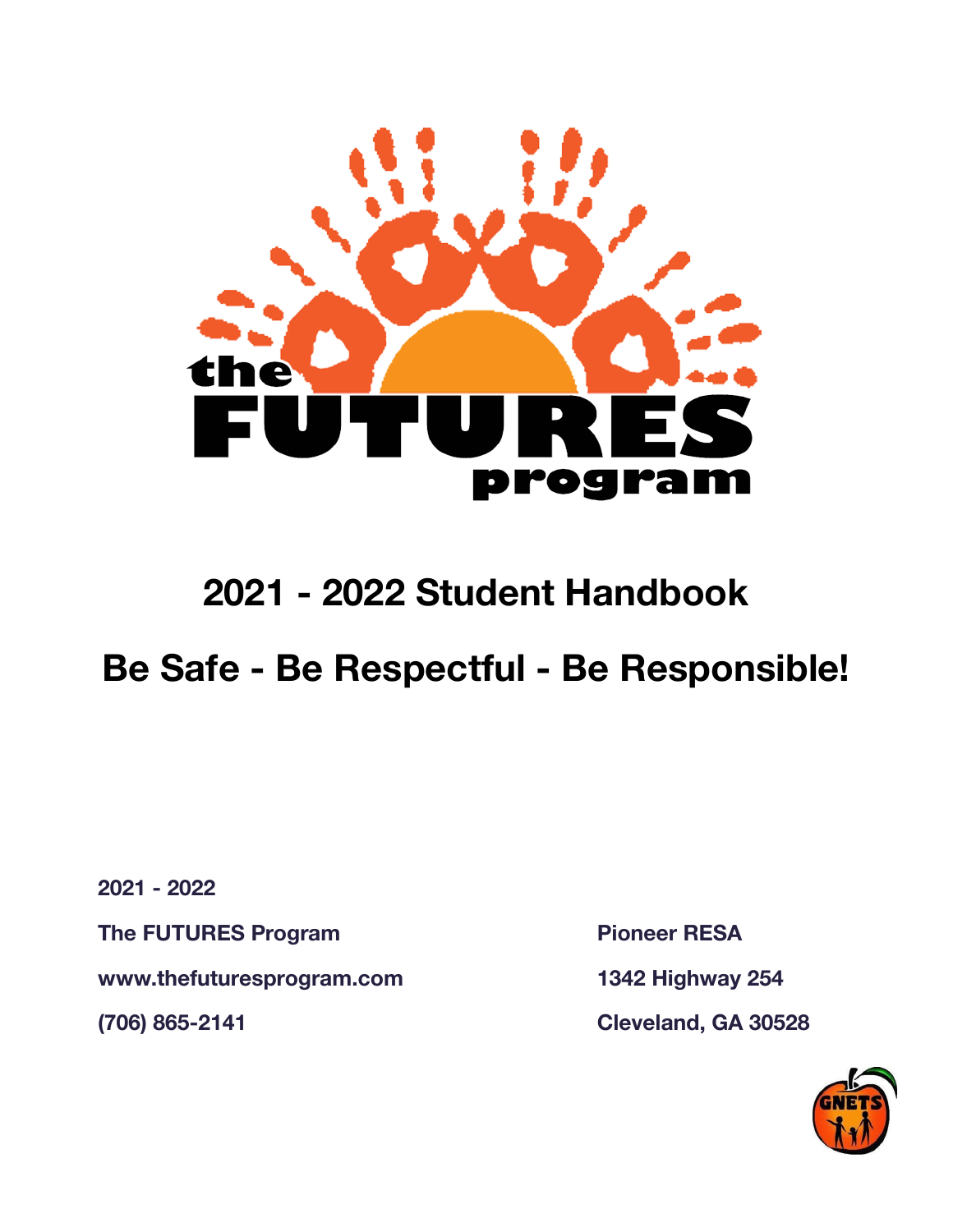## **LEADERSHIP TEAM**

**Dr. Stacey L. Benson Director** Pioneer RESA/FUTURES Main Office [sbenson@pioneerresa.org](mailto:sbenson@pioneerresa.org) (706) 865-2141 ext 270

**Ms. Stacia Dillin** HR & Program Specialist Title IX Coordinator Pioneer RESA/FUTURES Main Office [sdillin@pioneerresa.org](mailto:sdillin@pioneerresa.org)

(706) 219-7533

**Ms. Leigh Anne Myers** Site Coordinator, Cornelia Center

> Therapeutic Lead Intern Coordinator [lamyers@pioneerresa.org](mailto:lamyers@pioneerresa.org) (706) 776-8630

#### **Ms. Meg McDuffie**

School-Based Site Coordinator Habersham, Franklin, Rabun and White [mmcduffie@pioneerresa.org](mailto:mmcduffie@pioneerresa.org)

**Ms. Cheline Rowland** Assistant Site Coordinator, Cornelia Center [crowland@pioneerresa.org](mailto:crowland@pioneerresa.org)

> **Ms. Denise Suggs** Counselor, Cornelia Center [dsuggs@pioneerresa.org](mailto:dsuggs@pioneerresa.org)

**Ms. Jessica Burger, BCBA** Behavior Specialist Pioneer RESA/FUTURES Main Office [jburger@pioneerresa.org](mailto:jburger@pioneerresa.org)

**Ms. Kathy Medick** Site Coordinator, Forsyth Center [kmedick@pioneerresa.org](mailto:kmedick@pioneerresa.org) (678) 947-0863

**Mr. Craig Poore** School-Based Site Coordinator Dawson, Union and Stephens [cpoore@pioneerresa.org](mailto:cpoore@pioneerresa.org)

**Ms. Jeanie Huddleston** Instructional Specialist, Cornelia Center [jhuddleston@pioneerresa.org](mailto:jhuddleston@pioneerresa.org)

> **Ms. Christie Bombelyn** Counselor, Forsyth Center [cbombelyn@pioneerresa.org](mailto:cbombelyn@pioneerresa.org)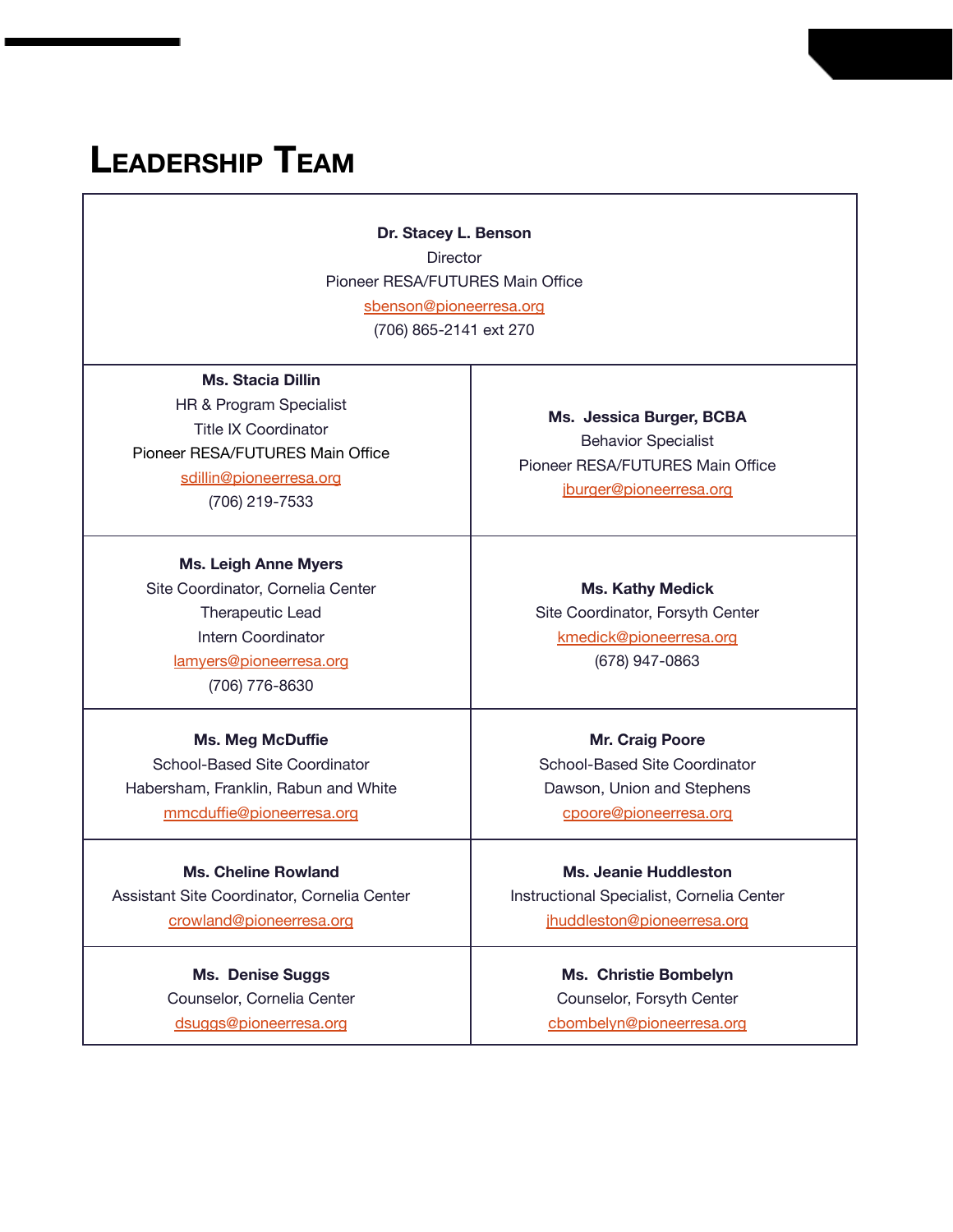## **LOCATIONS**

### **Pioneer RESA / FUTURES Main Office**

1342 Highway 254, Cleveland, GA 30528 (706) 865-2141

### **Cornelia Center**

595 Elrod Street, Cornelia, GA 30531 (706) 776-8630

### **Forsyth Center**

136 Elm Street, Cumming, GA 30040 (678) 947-0863

### **School-Based Locations**

- Dawson County
- Franklin County
- Habersham County
- Rabun County
- Stephens County
- Union County
- White County

#### **Serving**

Banks County, Dawson County, Forsyth County, Franklin County, Gainesville City, Habersham County, Hall County, Hart County, Lumpkin County, Rabun County, Stephens County, Union County, Towns County, White County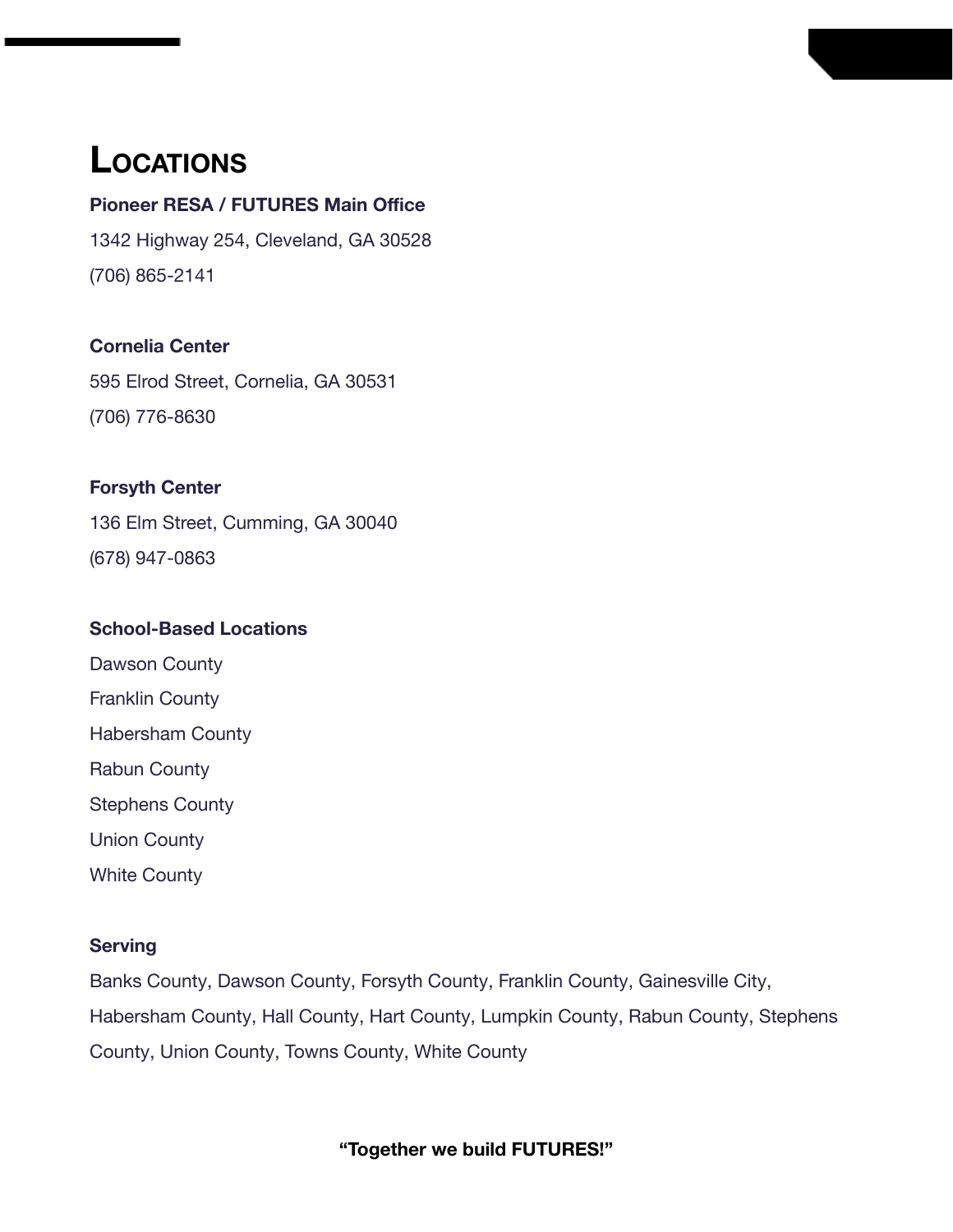## **VISION & MISSION**

#### **Vision Statement**

Our vision is to create educational learning environments that empower students to reach a meaningful future!

#### **Mission Statement**

Our mission is to provide a continuum of therapeutic and academic services and supports, expert staff, and collaborative partnerships which foster social and academic growth in all students.

#### **Philosophy**

The philosophy of the FUTURES Program is to offer each student the opportunity to develop intellectually, psychologically, and emotionally. This will be accomplished through a program that addresses the unique needs of the learner set in a secure and nurturing atmosphere. All classes use a Positive Behavior Interventions and Supports model that is student-based; using praise and positive reinforcement. In addition, the program utilizes a tiered approach to academic and behavior interventions and strategies for all learners.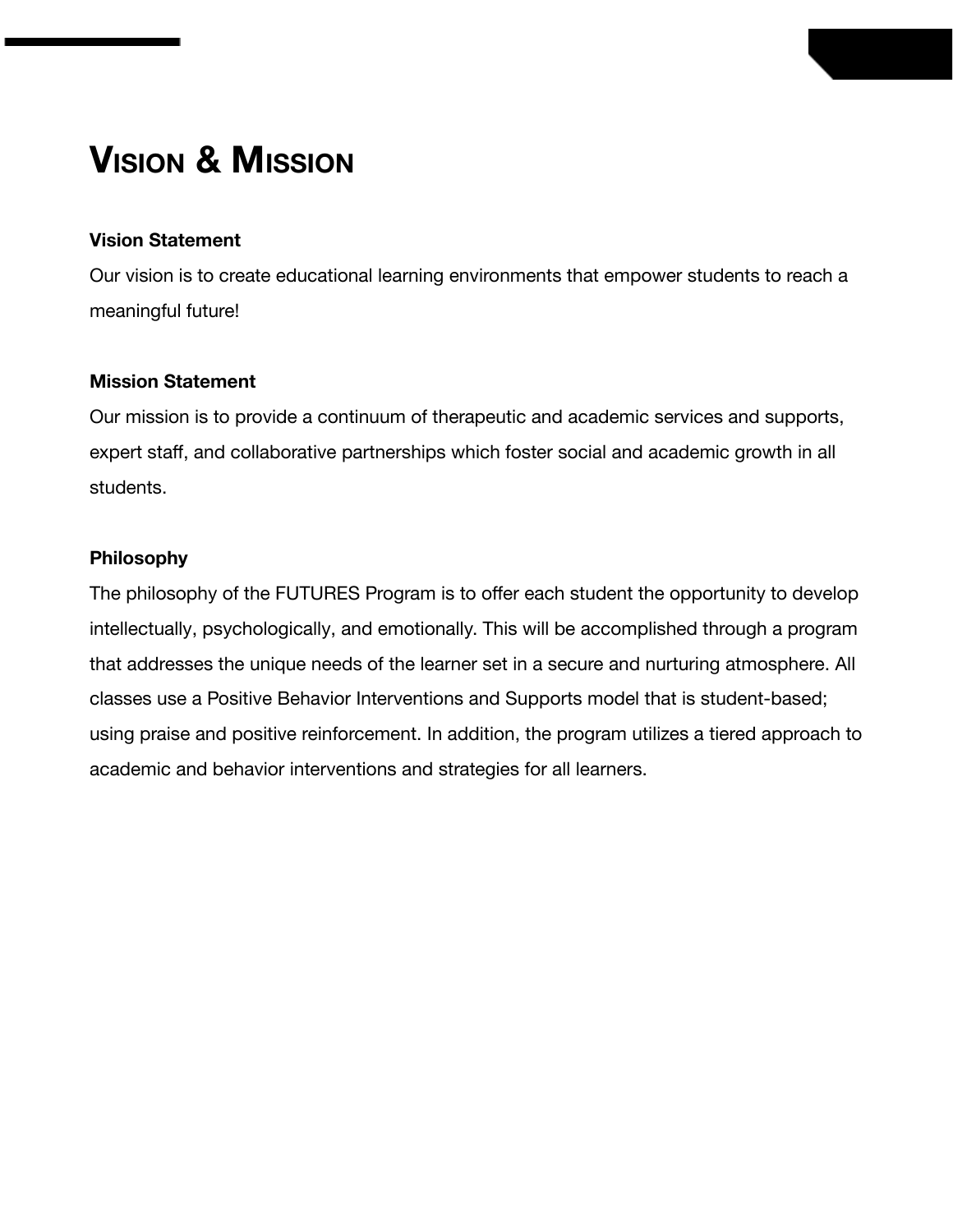## **COVID-19 GUIDELINES**

Due to the dynamic nature of the COVID-19 virus and in effort to keep our guidance aligned to the most current DPH and CDC guidelines, The FUTURES Program will post all COVID-19 guidance and procedures on our website located at [www.thefuturesprogram.com](http://www.thefuturesprogram.com). Please visit this site for all FUTURES locations' COVID-19 procedures.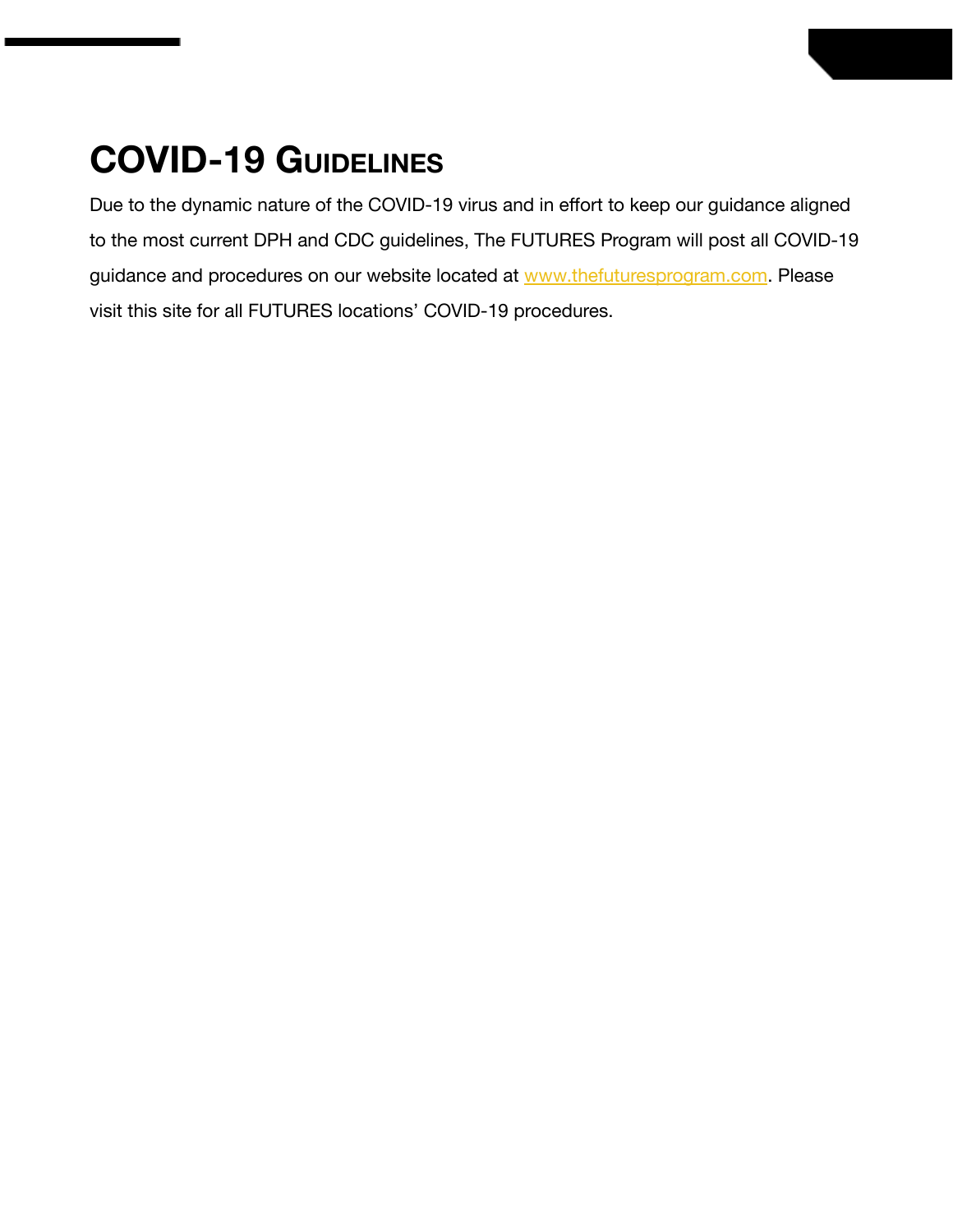## **2021-2022 PROGRAM FOCUS**

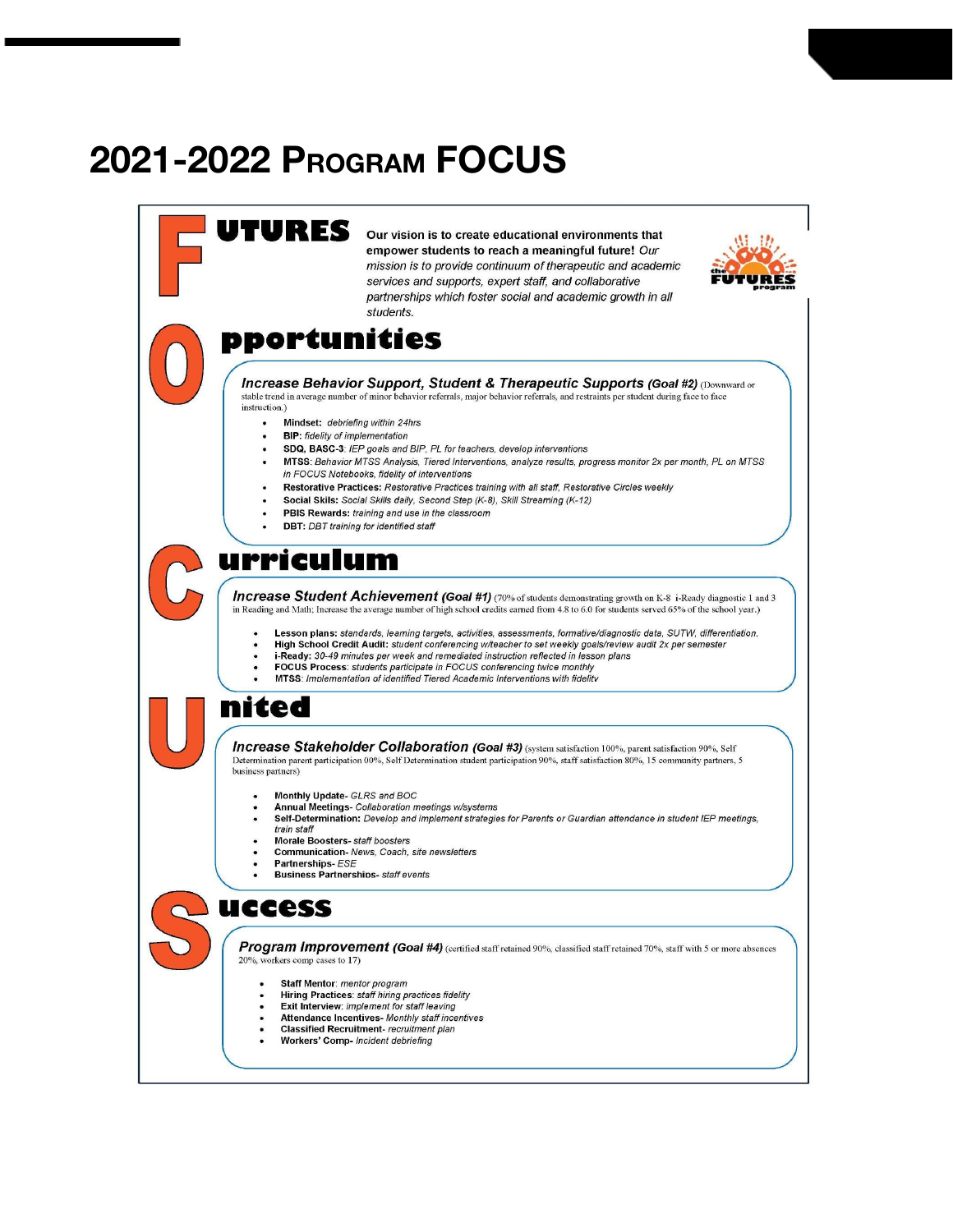# **POSITIVE BEHAVIOR INTERVENTIONS & SUPPORTS (PBIS)**

Children possess special characteristics and unique needs that determine the nature of the instructional program. Factors, such as degree of maturity, intellectual ability, length of attention span, motor skills, physical size, emotional development, and cognitive processes all work together to make each child an individual. We at the FUTURES Program recognize and value these differences. The FUTURES Program utilizes an evidence-based, data-driven framework to support each student's individual needs both behaviorally and academically.

The FUTURES Program provides and supports a nurturing learning environment which will enable learners to meet high expectations for safe, responsible, cooperative behaviors. We believe that positive behaviors create a positive school climate. We also believe that learners at the FUTURES Program have the right to be afforded a safe and comfortable learning environment; therefore, are expected to respect one another and all adults.

Children learn from the words and actions of those around them. Our staff recognizes that we are models and mirrors for children, and we accept the responsibility. We strive to demonstrate appropriate social behavior through building positive relationships with our students.

### **Social Instruction**

The PBIS model is the foundation used for teaching direct instruction social skills and social emotional learning (SEL) curriculum to students. The social skills curriculum is a well-defined set of basic social behaviors, self-control strategies, and active learning skills encompassing adult relations, peer relations, school bus and classroom behavior. As basic skills are mastered, more complex and advanced skills are taught and practiced. PBIS expectations should be posted in each classroom, in a visible location, as part of skill instruction.

Social and emotional learning (SEL) is the process through which children and adults understand and manage emotions, set and achieve positive goals, feel and show empathy for others, establish and maintain positive relationships, and make responsible decisions.

#### **Safe Learning Environment**

The students in the FUTURES Program are expected to maintain good order and discipline in the school environment. Good order and discipline may be described as the absence of distractions, frictions, and disturbances which interfere with the optimum functioning of the student, the class, and the school. It is also the presence of a friendly, yet business-like, rapport in which students work cooperatively toward mutually recognized and accepted goals. Students in the FUTURES Program are provided direct instruction, modeling, and coaching on behavioral expectations that promote good order and discipline in the school environment.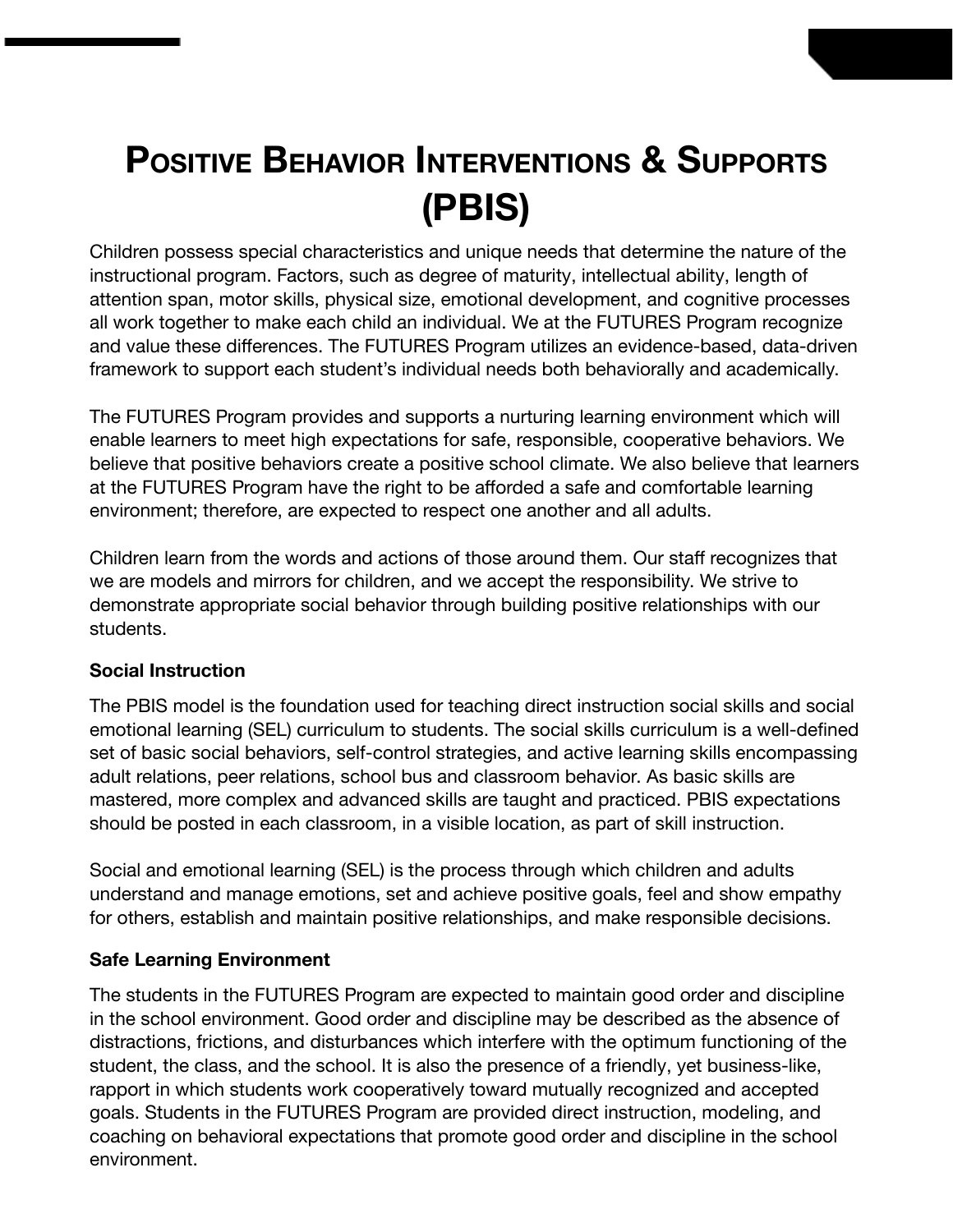#### **Positive Reinforcement**

PBIS incorporates a classroom management system that encourages student involvement and cooperation in classroom activities. Students have the opportunity to earn points for positive behaviors that they may use to purchase supplies, treats, and preferred activities. This type of token economy motivates students to acquire and apply the skills learned through social instruction. Students retain motivation as they move through the system levels by demonstrating social skills proficiency.

PBIS utilizes a positive approach in assisting students to gain confidence in their social skill growth. Praise and encouragement are important tools used to reinforce appropriate behaviors and support student efforts to improve. Our staff strives to focus on desired behaviors and celebrate even the smallest of victories as we work with students through social instruction.

#### **Parent Communication**

Parents will receive daily communication from the FUTURES Program through a Point Sheet that is sent home with each student. The point sheet is a summary of each student's earned points that reflects their day at school and progress towards their individual behavior goals. If a parent does not receive this form daily, he/she should contact their child's teacher.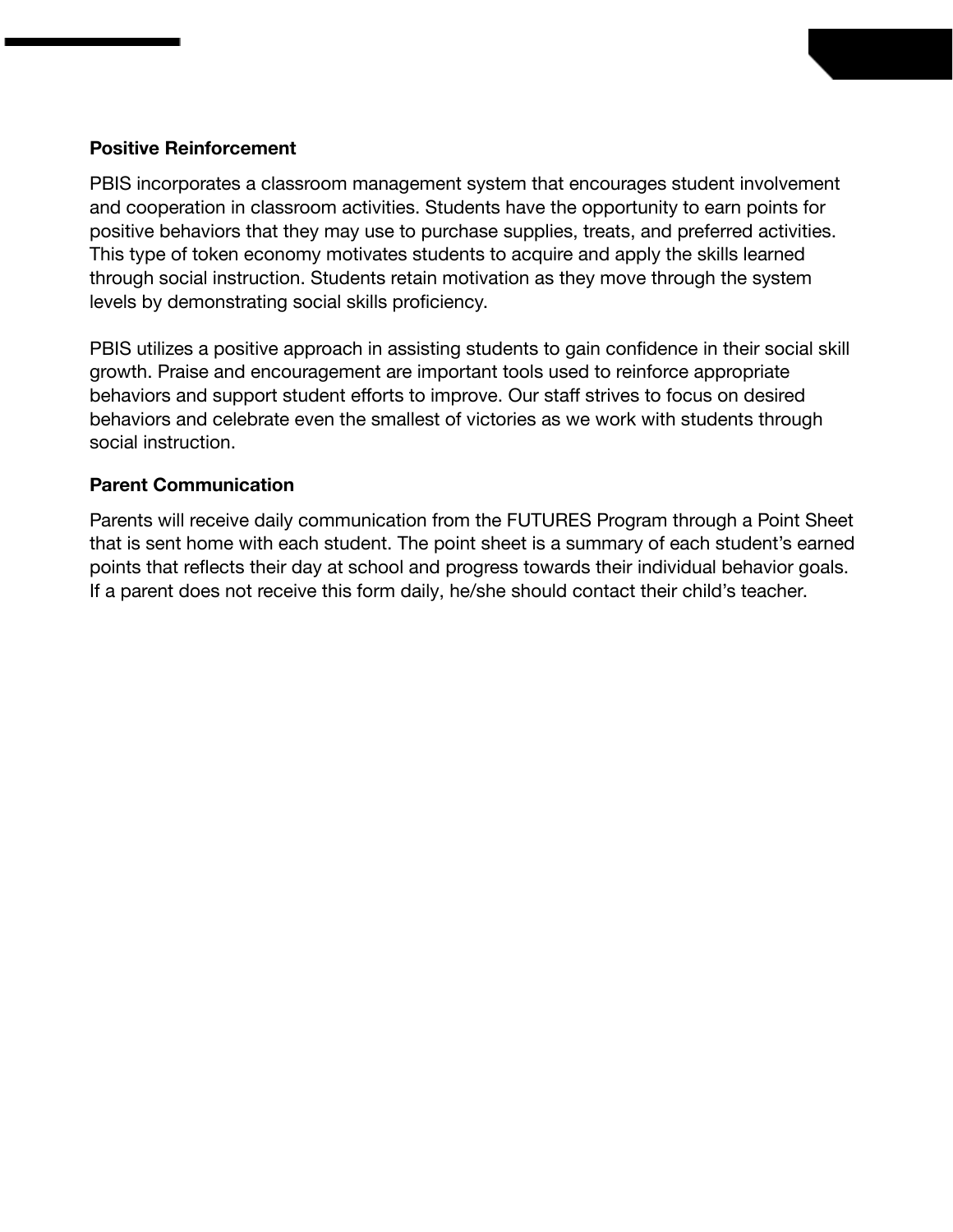## **THERAPEUTIC SERVICES**

The Mission of the FUTURES Program is steered by our professional commitment to provide a safe, compassionate, and therapeutic-centered environment where all students' unique therapeutic and social-emotional needs are met. Each student in our program is screened using the BASC-3 and SDQ to inform IEP teams as they create each student's Individualized Education Plan. A Functional Behavioral Assessment (FBA) is conducted for each student in order to create a Behavior Intervention Plan that appropriately addresses target skills, desired behaviors, and reinforcers. In addition to this, each student has access to a multi-tiered system of supports (MTSS).

For the 2021-2022 school year, students in the FUTURES Program will participate in Second Step. Second Step is a program rooted in social-emotional learning (SEL) that helps transform schools into supportive, successful learning environments uniquely equipped to encourage children to thrive. More than just a classroom curriculum, Second Step is a holistic approach in the social-emotional growth and safety of today's children.

The FUTURES Program prides ourselves on providing expert staff to serve our students, parents, and school communities. At a minimum, each staff member has been trained in:

- Trauma Informed Care (TIC)
- Discrete Trial Training (DTT)
- Restorative Practices
- Youth Mental Health First Aid (YMHFA)
- Therapeutic Toolbox
- Multi-tiered Systems of Support (MTSS)
- Functional Behavioral Assessments
- Behavior Intervention Plans
- Mindset Crisis Communication and Therapeutic Restraint

The FUTURES Counseling Program is under the direction of our Therapeutic Lead, located at our Cornelia Center. The Therapeutic Lead, oversees the counseling intern program, provides support and training for our professional school counselors, oversees our program-wide behavioral screeners, coordinates training and provides collaboration and support for our schools in the Pioneer RESA School District.

### **Therapeutic Interventions & Services**

Available therapeutic interventions and services include, but are not limited to:

- Small class size and student to teacher ratio. Each classroom is staffed with a teacher and a paraprofessional who are specially trained to meet the needs of students with behavioral needs.
- Therapeutic staff (Psychologist, Counselor, Interventionist, Behavior Specialists, Counseling and Psychology Interns) who provide case management services as well as group and individual crisis counseling.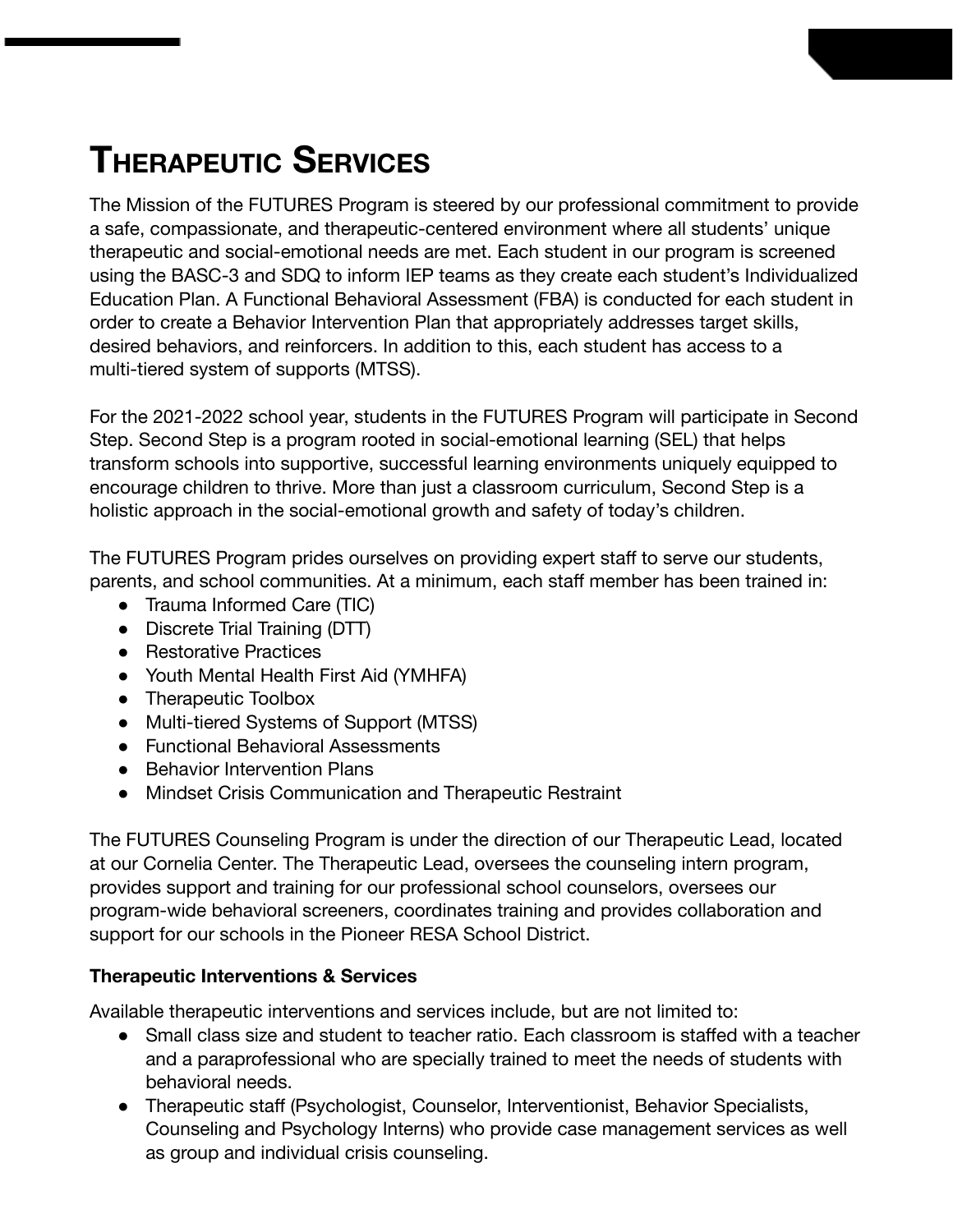- Full-time, Professional School Counselor which offers services such as classroom guidance lessons, data-driven small group counseling sessions, individual counseling sessions, crisis counseling interventions and supports, and school-wide therapeutic programs.
- Dialectical Behavioral Therapy (DBT) small group counseling sessions. DBT focuses on skills to help students become more aware of their thoughts, communicate with others, identify feelings, and regulate their emotions.
- Dialectical Behavior Therapy Steps-A Curriculum (DBT Steps-A) instructional lessons. DBT-STEPS-A is a social emotional learning (SEL) curriculum developed by Dr. Mazza, et.al. Implemented in middle and high schools in order to teach all teens effective emotion regulation, decision making, and problem- solving skills.
- Equine therapy sessions. These sessions aim to provide physical, emotional, and behavioral healing for students. They address areas such as confidence building, problem solving, anger management and social skills.
- Therapy dogs: Our "furry friends" have passed all required certification tests and are registered as therapy dogs. Therapy dogs help students reach goals related to self-esteem, emotional regulation, friendship, or attention issues among many others.
- Sensory Integration and Sensory Rooms
- Counseling Intern Program
- Social Stories, Character Education, Behavior Skills Training, and Transition Planning
- Mindset De-escalation
- Student Self-Determination training through student-led IEPs (ASPIRE)
- Mindfulness
- Cognitive Behavior Therapy
- Picture Exchange Communication System (PECS)
- Student Reintegration Support
- And more!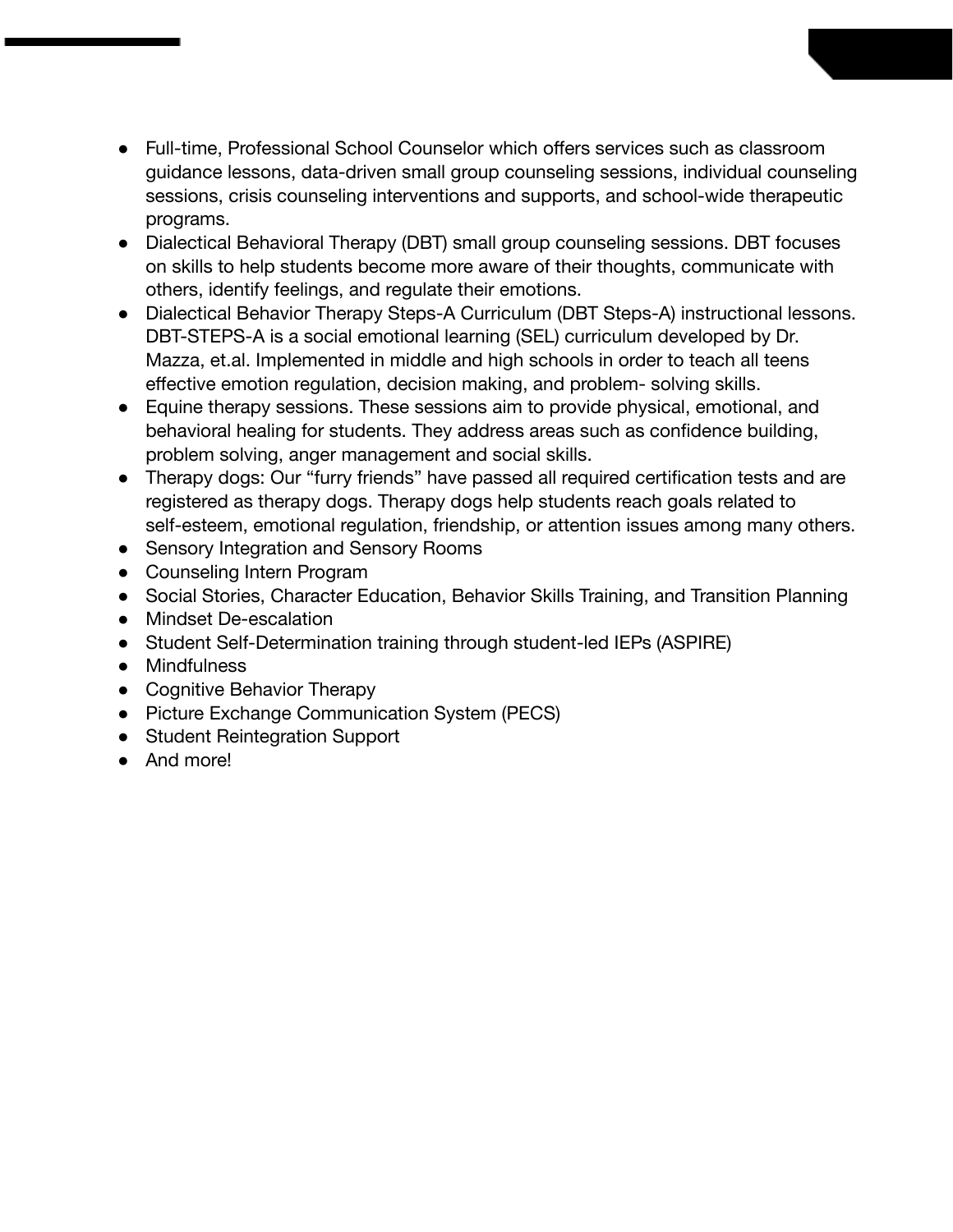# **CODE OF CONDUCT**

Students will be expected to adhere to the Code of Conduct as set forth by the student's home school/system in addition to this handbook. The Student Handbook and the Student Code of Conduct and Disciplinary Procedures shall be posted on each location's page on the FUTURES Program website at [www.thefuturesprogram.com](http://www.thefuturesprogram.com) and is available via the school system's website. Parents and students are required to sign an acknowledgement of receipt of the Student Handbook and the Student Code of Conduct and Disciplinary Procedures and return the acknowledgement to the school. Students will receive instruction based on the contents of the Student Handbook within the first two weeks of school. Questions about the Student Handbook, the Code of Conduct or Disciplinary Procedures should be addressed to the principal/site coordinator.

While at the FUTURES Program, all students shall:

- 1. **Participate fully in the learning process.** Students are to report to school and class on time, attend all regularly scheduled classes, remain in class until excused or dismissed, pay attention to instruction, complete assignments to the best of their ability, and ask for help when needed.
- 2. **Avoid behavior that impedes the student from learning or impedes the learning of other students.** Students should know and avoid the behaviors prohibited by this code, take care of books and other instructional materials, and cooperate with others.
- 3. **Show respect for the knowledge and authority of teachers, administrators, and other school employees.** Students must follow reasonable directions, use acceptable and courteous language, and follow school rules and procedures.
- 4. **Recognize and respect the rights of other students and adults.** All students are to show concern for and encouragement of the educational achievements and activity participation of others.

The Code of Conduct and Discipline Procedures along with the Individualized Education Plan and Behavior Intervention Plan govern all activity on school property, such places where a school sponsored or school sanctioned event is held, and on vehicles provided for student transportation by the school system. In addition, students who attend or participate in any activity conducted for the benefit of students, including those supported by private organizations such as booster clubs, sports organizations, or similar groups and without regard to activity or while traveling to and from the activity.

Any behavior that adversely affects the maintenance, good order, and discipline of the school environment may result in discipline procedures being initiated.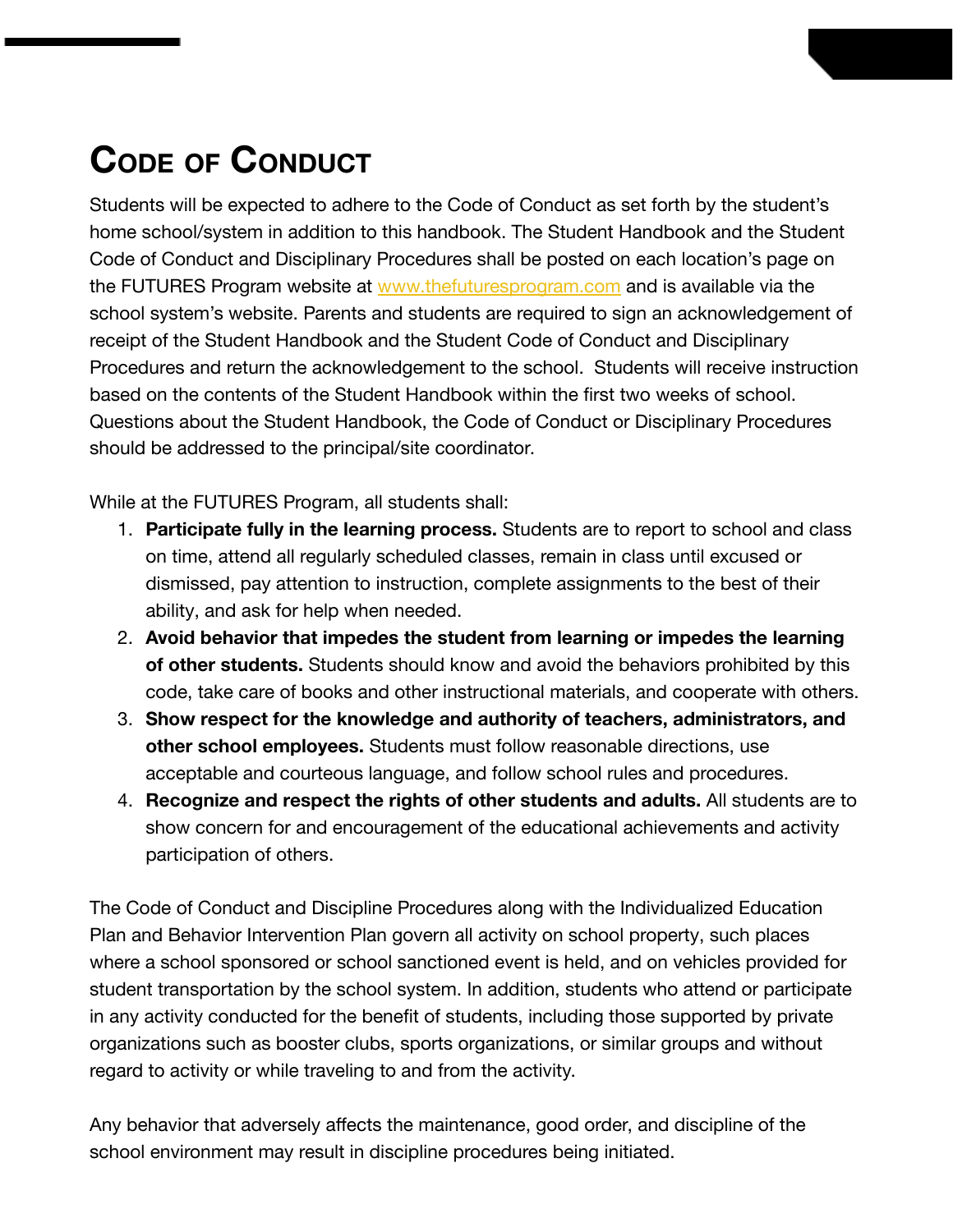## **ATTENDANCE**

Daily work hours for the FUTURES Program are site specific and are as follows:

| <b>Cornelia Site:</b> | <b>Staff Hours</b>   | $8:00$ am-4:00 pm                           |
|-----------------------|----------------------|---------------------------------------------|
|                       | <b>Student Hours</b> | 8:05 am – 2:40 pm (Elementary/Skills Based) |
|                       | <b>Student Hours</b> | $8:05$ am $-2:45$ pm (MS/HS)                |
| <b>Forsyth Site:</b>  | <b>Staff Hours</b>   | $8:00$ am $-4:00$ pm                        |
|                       | <b>Student Hours</b> | $8:15$ am $-3:15$ pm                        |

**School-based Classrooms** will follow the daily instructional schedule of the hosting school system.

#### **Absence:**

In order to receive maximum benefit from the instructional activities, students are expected to be in school each day unless excused for legitimate reasons. Good attendance habits positively impact the learning process and carry over into the world of work. It is the position of the FUTURES Program that every day at school is important and no student should be absent except for extraordinary reasons. A student is considered absent any time he or she is missing from any assigned class or school activity, with or without parent permission, and for early departure prior to 11:30 a.m.

#### **Excused Absences**

As permitted under the Georgia compulsory education law, students may be temporarily excused from school who are:

- 1. Personally ill and whose attendance in school would endanger their health or the health of others;
- 2. In whose immediate family there is a serious illness or death which would reasonably necessitate absence from school;
- 3. On special and recognized religious holidays observed by their faith;
- 4. When attending a scheduled medical, dental, or eye examination of the student;
- 5. Foster care students attending court proceedings related to the student's foster care;
- 6. Registering to vote or voting for a period not to exceed one day;
- 7. When conditions render school attendance impossible or hazardous to the student's health or safety;
- 8. When visiting with a parent or legal guardian who is in the military service in the armed forces and has been called to duty for or is on leave from overseas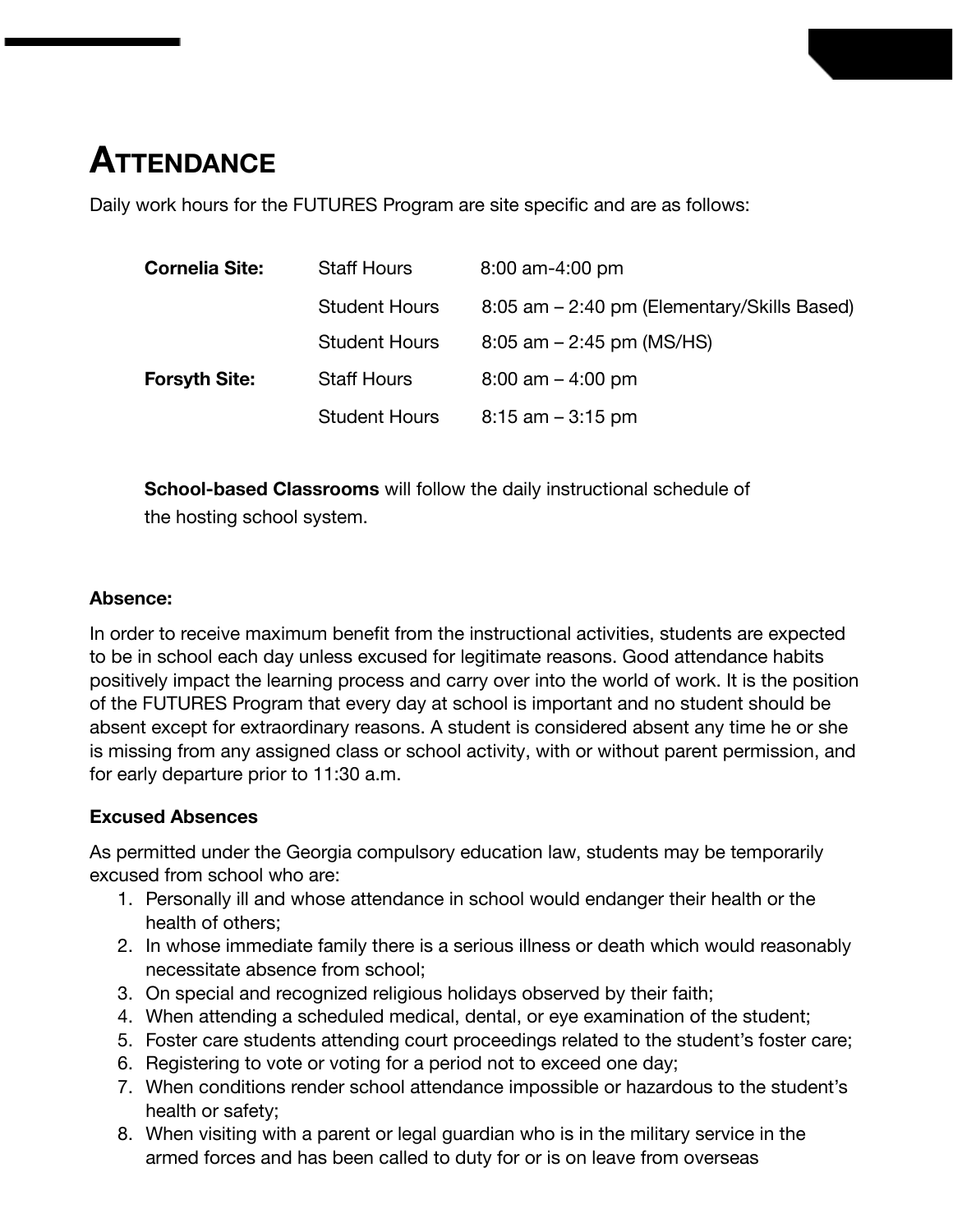deployment to a combat zone or combat support post; or

9. Mandated by order of governmental agencies, including pre-induction physical examinations for the service in the armed forces, mandating an absence from school.

All documentation for excused absences must be submitted to the school within two days of the student returning to school

#### **Unexcused Absences**

Non-school related activities and vacations are considered unexcused.

#### **Consequences**

Any child subject to compulsory attendance (ages 6 through 16) who during the school calendar year has more than five days of unexcused absences is considered truant and will be referred to the Attendance Support Team. The Parent will receive written notice of the time and date of the meeting. Other consequences for excessive absences may be as follow:

- Legal charges may be filed against the parents/guardian if the child is under 16 and has excessive absences. If this happens, the parents/guardian may be placed under protective order and must abide by the rules set forth by the Juvenile Court Judge.
- The Juvenile Court Judge may invoke the following consequences for each separate offense: a \$25.00 - \$100.00 fine per unexcused absence, imprisonment of parent/guardian not to exceed 30 days, community service, probation, and/or any combination of the above.
- Students may earn poor grades and test scores resulting in retention. High School students face possible loss of course credit as a result of 5 absences in a class during a semester.
- Charges may be filed in Juvenile Court if a student is under the age of 16 and has five or more unexcused absences. The Juvenile Court Judge may invoke the following consequences: informal probation for up to 24 months, detention or placement outside of the home, community service, and/or referral to a counseling or support program for students and/or parents.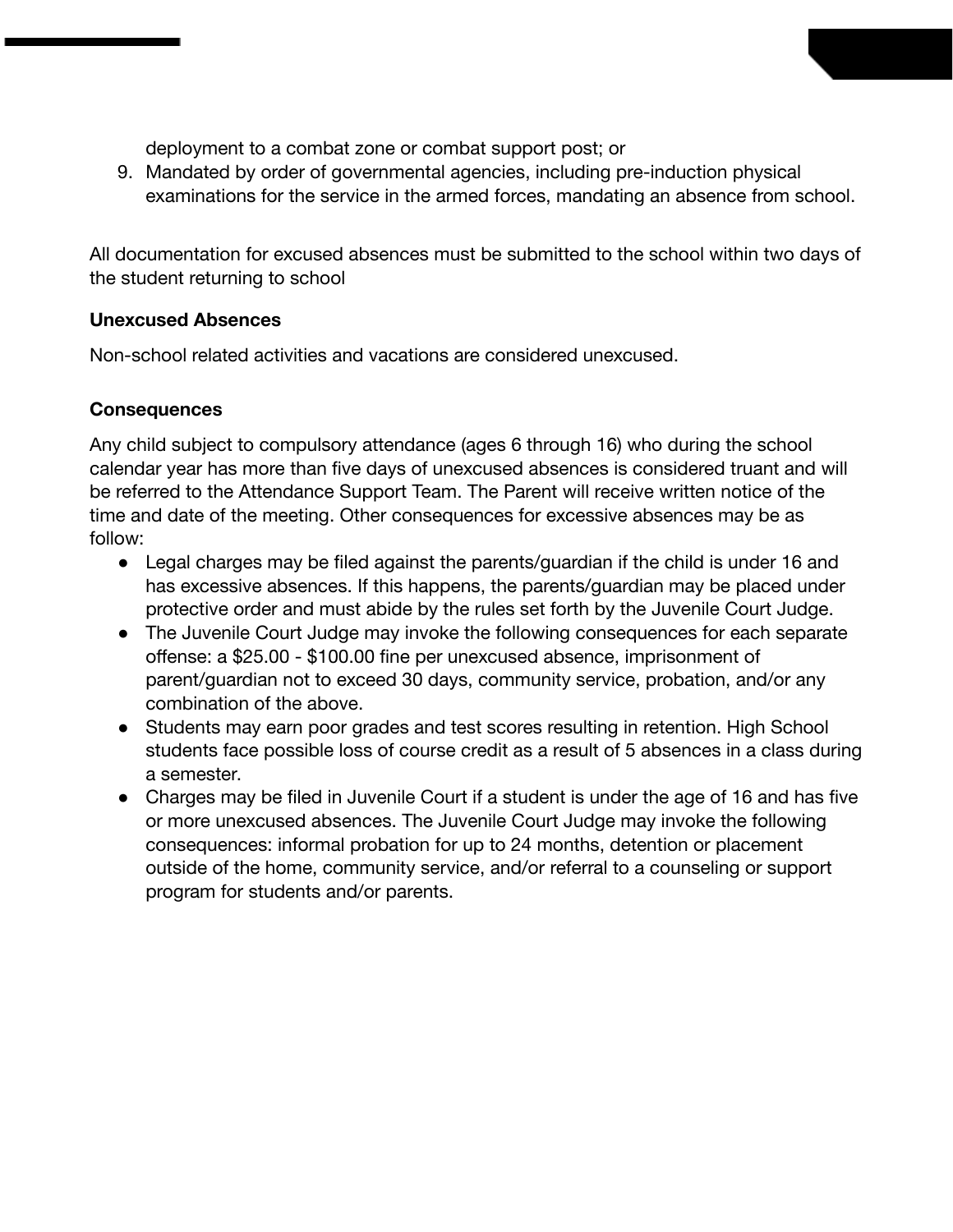## **SCHOOL PROCEDURES**

#### **Breakfast/Lunch Program**

All FUTURES program students are offered a state-and-federal-approved breakfast and lunch program. School-based sites will utilize the nutrition services of the host school.

The Cornelia Center utilizes nutrition services through Habersham County Schools. Information can be found at [www.habershamschools.com](http://www.habershamschools.com) along with the Department of Education Free and Reduced Meal Price Application and online meal prepayment accounts.

The Forsyth Center nutrition services information can be found at [www.forsyth.k12.ga.us](http://www.forsyth.k12.ga.us) along with the Department of Education Free and Reduced Meal Price Application and online meal prepayment accounts.

### **Field Trips**

Field trips relating to classroom and educational experiences may be taken throughout the year. In order for your child to take part, a permission slip for each field trip will be sent home to be signed and returned. These trips give our students the opportunity to use the social skills they have been working on in their community.

#### **Checking In/Out of School**

You must have a written note indicating the reason for being tardy. Students intending on arriving late to school should have parents/guardians call the school office to order breakfast/lunch.

Parents are encouraged to make appointments after school hours when possible. If it becomes necessary for students to be checked out during the day, parents are asked to call the office to sign the student out. Students will not be allowed to check him/herself out, walk home, or leave the school campus with a friend or a relative without confirmed parental permission.

### **Withdrawing from School**

Parents must officially withdraw their child from the home school/district. Please consult the student's home school regarding withdrawal procedures. It is very important that parents notify the home school so that records may be sent to the next school.

#### **Medications**

All prescription medications should be hand delivered to the FUTURES Program staff member by the student's legal guardian and all appropriate forms must be signed. Forms specify the date of delivery, the name of the medication, time the medication is to be given, the dosage, and the amount of medication in the bottle upon receipt.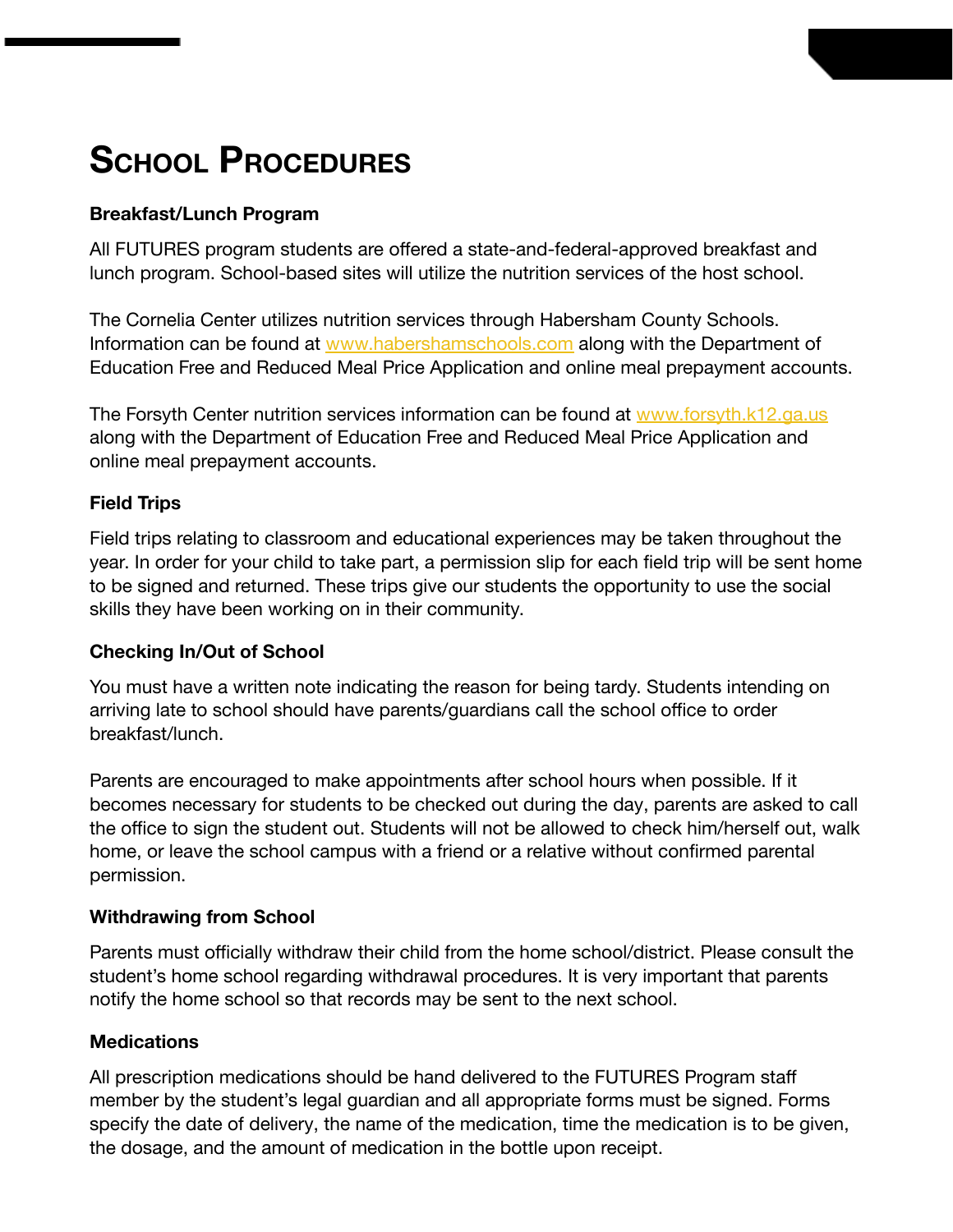Medications should be delivered in the original prescription bottle with the name of the student, name of the medication, and dosage level printed on the label with the name of the prescribing physician.

The FUTURES staff will inform the parent/legal guardian when a refill of the student's medication at school is needed.

The FUTURES staff will not administer over-the-counter medications under any circumstances unless it is provided by the parent and/or legal guardian and in the original container, or they have parental permission to administer.

The FUTURES Program staff will not administer Alternative Medications (herbs, herbal supplements, oils, homeopathic medicines, vitamins, traditional or cultural treatments, salves, nutritional supplements, and other products that are not generally considered part of conventional medicine) at school. The actions and potential side effects of these products are not readily available to healthcare providers and cannot be safely administered by school staff.

#### **Illness and Injury**

In addition to the COVID-19 procedures, a student should not be in attendance and will be

sent home with any of the following:

- Temperature 100.4 degrees or greater or vomiting and/or diarrhea.
- Symptoms related to possible communicable diseases:
	- o Suspicious skin rashes
	- o Suspicious open wounds
	- o Redness of eyes with intense itching/burning and thick drainage
	- o Painful, reddened sore throat accompanied by enlarged lymph nodes
	- o Constant cough accompanied by other symptoms
- Excessive drainage from ears, persistent earache, or ears that show symptoms when assessed with an otoscope
- Symptoms of an acute illness/injury making it difficult for student to fully participate in learning:
	- o Exhaustion (can't stay awake in class),
	- o Pain that is difficult to control in the school environment,
	- o Limited mobility related to an injury that has not been evaluated by a physician.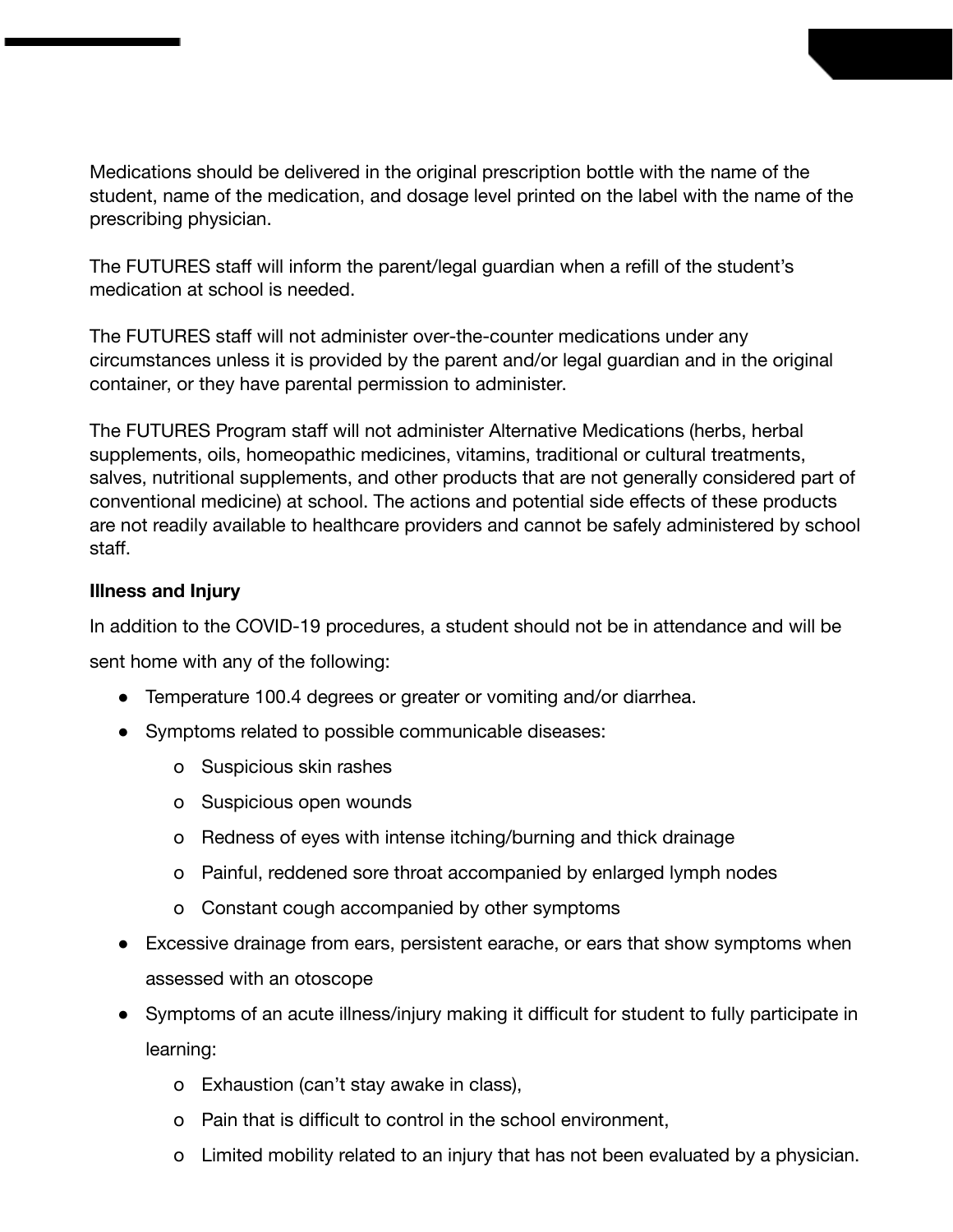Nurses assess students' symptoms and make the decision whether a student needs to be sent home based on current symptoms and the history of the student's situation.

Students excluded from school for health reasons may return when symptoms have subsided for an appropriate amount of time. Any questions regarding when to return to school should be discussed with the school nurse. A physician's note may be required for return in some cases of illness or injury.

Students returning to school after injury or surgery, and who are thereby temporarily incapacitated (e.g. crutches, casts or slings), should present a physician release to return to school along with a statement of any modifications or accommodations that need to be made.

Students becoming ill or injured at school should ask the staff in charge to send them to the school health room. Parents/guardians or emergency contact individuals of students who become seriously ill or injured during the school day will be notified. Emergency telephone numbers must be available and kept current. In the event of a serious accident or illness where the parent/guardian or other emergency contact individuals cannot be reached, an ambulance will be called, and the student will be transported to the nearest hospital emergency room. When advisable, the student will be accompanied by a staff member. Additional staff will continue to attempt to reach the student's parent/guardian. Students will only be released to individuals listed on the emergency treatment form on file or with written permission from the parent on file. Parent(s)/guardian(s) are held responsible for any costs involved for medical transport and care.

### **Contact During School Day**

Contacting Students: Due to the fact that our instructional time is important, we ask that all messages to students during the school day be of an emergency nature only. Students are expected to know where he or she is to go after school.

Contacting Teachers: Communication between teachers and parents is encouraged. Telephone messages for teachers will be placed in their mailboxes so that they may return calls after students are dismissed. Staff members can also be contacted by email.

#### **Transportation Changes**

Parents should send a signed note if a child is to go home a different way than usual. Only students bringing in signed notes, confirmed by The FUTURES Program staff, will be allowed to deviate from normal transportation routines.

#### **Conferences**

Conferences are an effective way of communicating between parents and the school. Teachers and administrators can be available for conferences between specified staff hours. Parents are asked to arrange for the conference by phone or note to assure that all school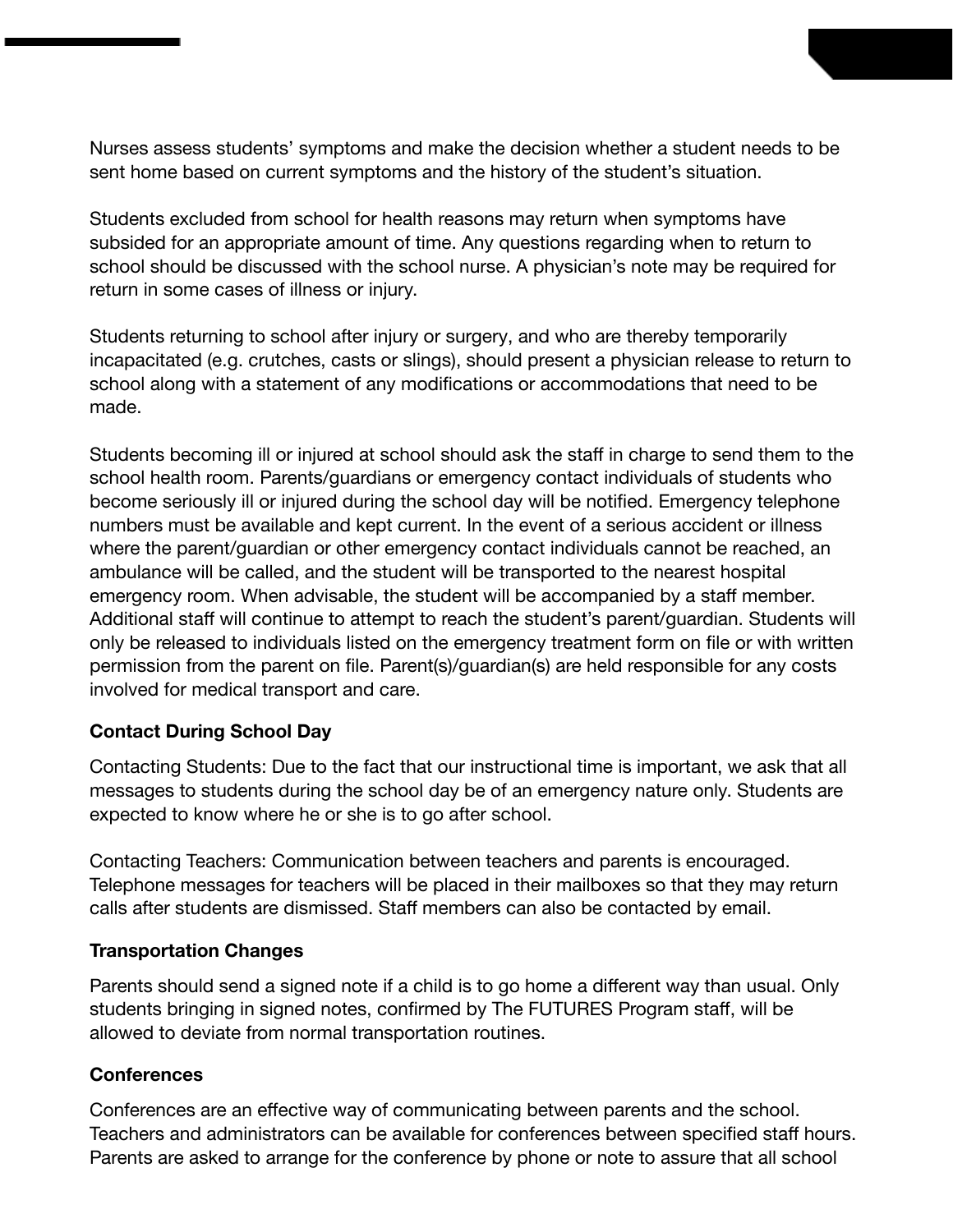personnel needed for the conference can be in attendance. Please note that conferences will be held electronically in most cases.

#### **Emergency Procedures**

State mandated fire, severe weather, and lockdown drills are conducted on a monthly basis. Each site has written emergency plans that will be followed in each scenario. In the event of a real emergency, all precautions will be taken to give your child the best protection possible.

### **Emergency School Closings**

A variety of circumstances may require school officials to close school, delay opening, or call for an early dismissal. Families should prepare for the possibility of unexpected closings by keeping all contact information up to date and having a plan in place for your student(s). If it becomes necessary to close school early, delay opening, or close school altogether, parents will be notified via email and a phone call using the OneCall messaging system.

#### **Grading Procedure**

In accordance with the state requirement for a grading scale that sets 70 as its minimum passing grade, The FUTURES Program has adopted the following grading scale (school-based locations will follow the local school system's procedures):

| $A = 90-100$   | $S =$ Satisfactory      |
|----------------|-------------------------|
| $B = 80 - 89$  | $N =$ Needs Improvement |
| $C = 70 - 79$  | $l =$ Improving         |
| $F =$ below 69 | $U =$ Unsatisfactory    |

The FUTURES Program follows each student's home school reporting period, or each nine weeks (progress reports and report cards) depending on the service location.

#### **Homework Procedure**

Please contact the student's teacher and/or the building Principal/Site Coordinator for the homework procedure.

### **Make-Up Work**

Students are expected to complete make-up work in a timely manner. Please contact your child's teacher or the building Principal/Site Coordinator for additional information.

### **Authority of the Principal/Site Coordinator**

The Principal/Site Coordinator is the leader of the school and, in concert with the staff, is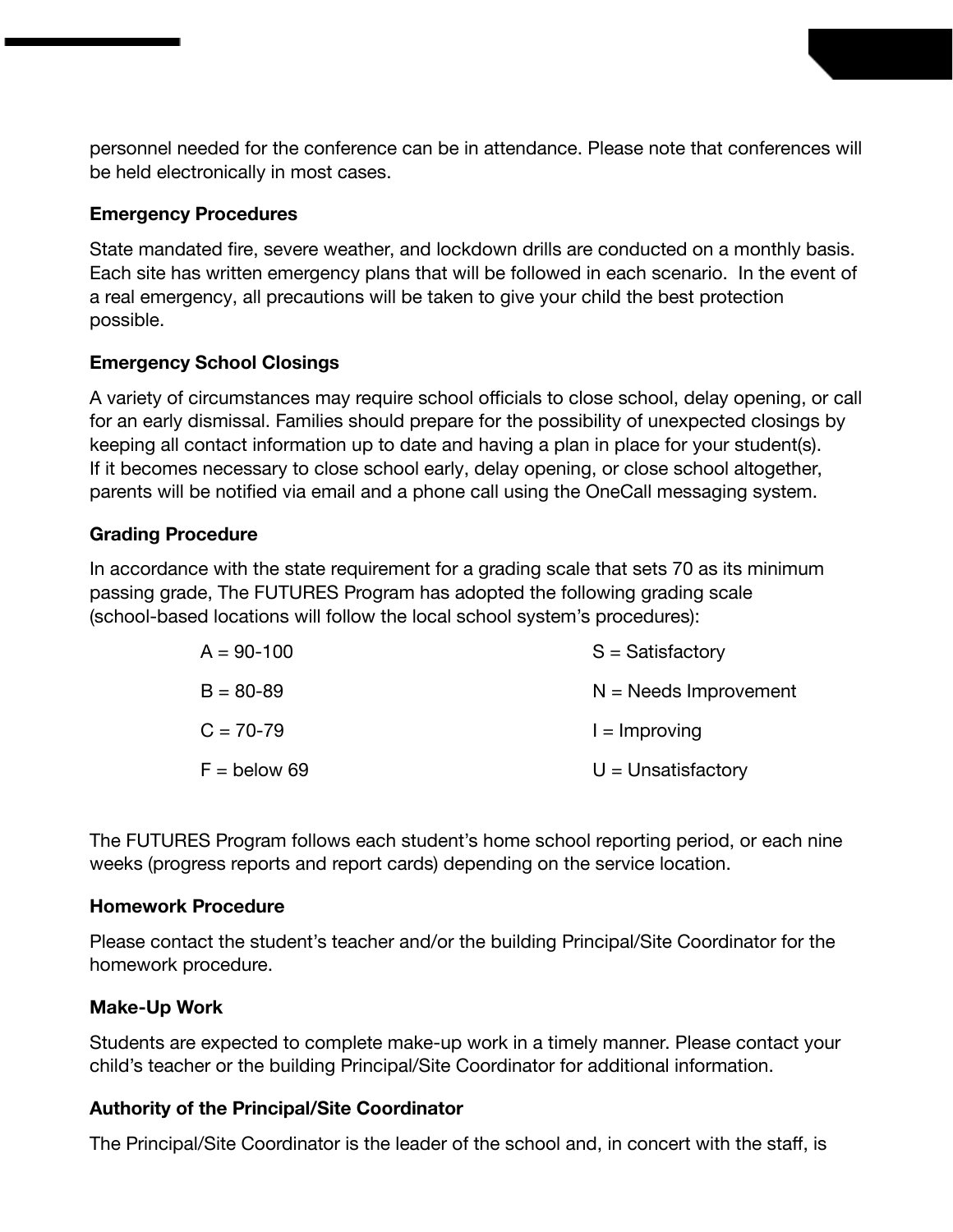responsible for the orderly operation of the school. Principals/Site Coordinators are granted authority to enforce the Code of Conduct; and in cases of disruptive, disorderly or dangerous conduct not covered in this Code, the Principal/Site Coordinator is authorized to undertake corrective measures which he or she believes to be in the best interest of the students and school, provided such action does not violate law.

### **Dress Code**

The purpose of a dress code is not to inhibit any person's taste in clothing, but rather facilitate the process of education through reasonable guidelines, which instill dignity and pride. Safety, modesty and cleanliness are our goals. Since some types of clothing do not encourage students to be aware of these goals, the following types of clothing are not permitted at the FUTURES Program:

- 1. No clothing with logos, graphics, or words relating to alcohol, drugs, tobacco, violence, or profanity.
- 2. No clothing with logos, graphics, or words relating to sexual acts or with sexual connotations.
- 3. No clothing that relates to or depicts gang symbols.
- 4. Undergarments must not be exposed.
- 5. No see-through clothing shall be permitted unless used as an outer garment.
- 6. No hats, bandannas, headbands, or other head coverings are to be worn inside the school building.
- 7. Chains or studded accessories are prohibited.
- 8. Shoes must be worn at all times to protect the feet unless directed otherwise by the FUTURES Program faculty/staff. Shoes must be tied, buckled or worn as the manufacturer intended.
- 9. Pants, skirts, or shorts must extend to midway between the knee and top of the leg.
- 10.Leggings may be worn with a top of adequate coverage.
- 11.Bike shorts and skintight or spandex pants may not be worn as outer garments.
- 12.Shirts for men: Sleeveless tops for men are acceptable if they are not see-through and if they cover the entire shoulder. If designed to be worn outside the pants or shorts, the shirt must extend three inches below the waist so that normal movement does not expose the abdomen or back.
- 13.Shirts for women may not expose any part of the breast. Sleeveless tops for women are acceptable if they are not see-through and if they cover the entire shoulder. If designed to be worn outside the pants, skirt, or shorts, the top must extend three inches below the waist so that normal movement does not expose the abdomen or back.

The administration of the school building has the final word on dress code. When the administration decides the dress requirements have not been met, students will not be permitted in classes or halls until the situation is corrected. Parents may be called to bring in appropriate clothing if necessary.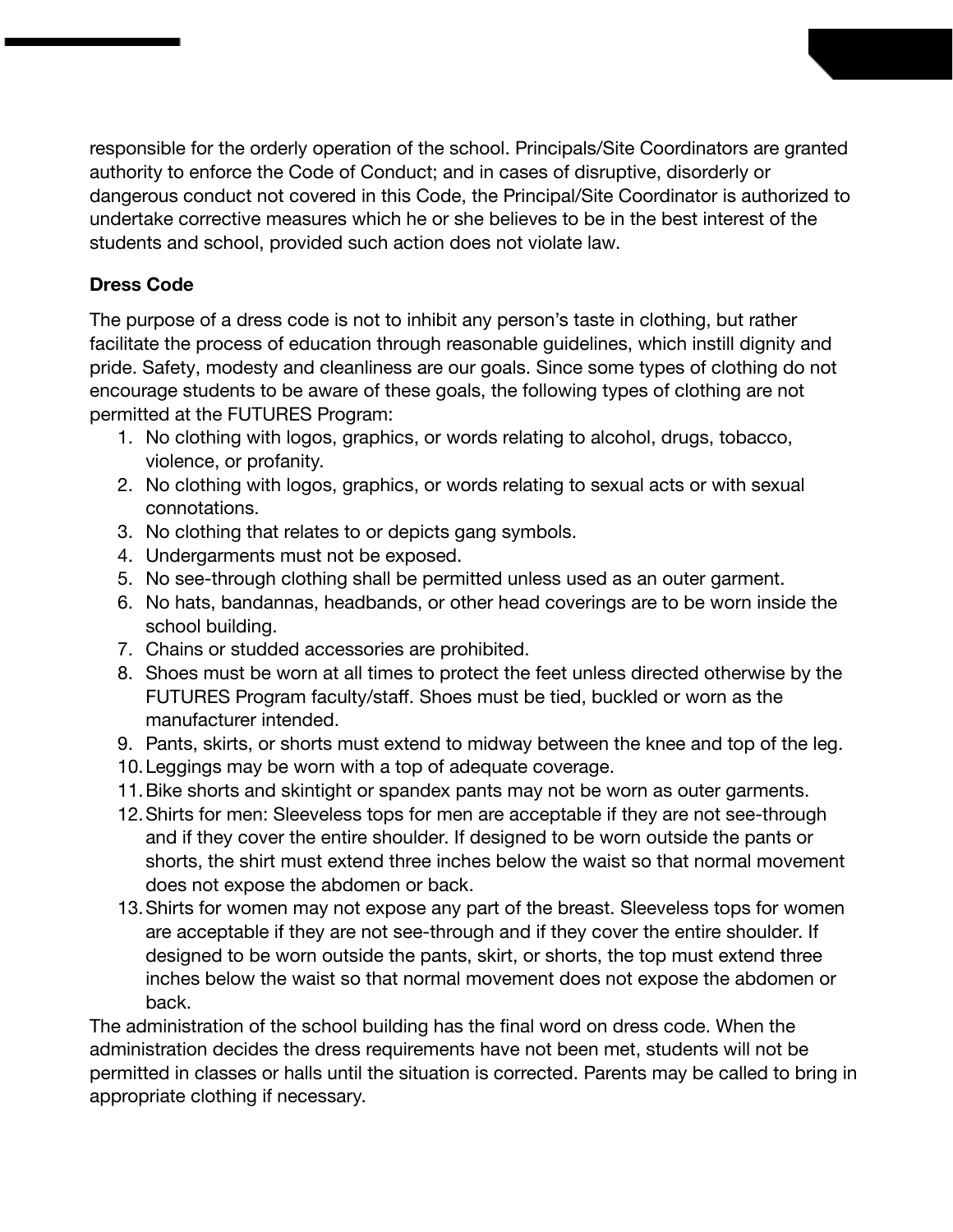#### **Search and Seizure**

School officials are charged with protecting the health and safety of all students and promoting the effective operation of the schools. Fulfillment of these duties may conflict with a student's right to and need of privacy. The interest of individual students in securing personal privacy must be balanced against the interest of society in protecting students against disruptive or illegal conduct by other students. A search shall be conducted or directed by a school official who has the responsibility for maintaining school discipline, or by a designee of the official.

A school official may conduct a search of a student or a student's effects when;

- The official has reasonable grounds to believe that the search will turn up evidence of a violation of the law or of school rules and;
- The measures taken to conduct the search are reasonably related to the objectives of the search and are not excessively intrusive in light of the circumstances.

The police may be contacted or called at the discretion of the school official. The results of a search conducted under this procedure may be:

- 1. Turned over to the police for inspection.
- 2. Used in a judicial proceeding,
- 3. Retained by a school official for use in a school disciplinary action.

### **Weapons**

Possessing, carrying, or having under control any weapon within a school safety zone or at a school building, school function, or on school property, including a vehicle, or on a bus or other transportation furnished by the school is prohibited. The term weapon, as provided for in O.C.G.A. 16-11-127.1, includes any pistol, revolver, shotgun, rifle, or any weapon designed or intended to propel a missile of any kind; or a dirk, bowie knife, switchblade knife, ballistic knife, any other knife having a blade of two or more inches; razor blade or straight-edge razor; spring stick, metal knocks, blackjack, or any flailing instrument consisting of two or more rigid parts connected in such a manner as to allow them to swing freely, which may be known as a nun chakra, nun chuck, munchkin, shuriken, or fighting chain, or any disk; or whatever configuration, having at least two points or pointed blades which is designed to be thrown as a throwing star or oriental dart, or any weapon of like kind; and any stun gun or taser as defined in O.C.G.A. 16-11-106; any explosive, incendiary, or poison gas such as bomb, grenade, rocket having a propellant charge of more than four ounces, missile having an explosive or incendiary charge of more than one-quarter ounce, mine, or any similar device; any type of weapon which will or may be readily converted to, expel a projectile by the action of an explosive or other propellant, and which has any barrel with a bore of more than one-half inch in diameter; and any combination of parts whether designed or intended for use in converting any device into a destructive device as previously described and from which a destructive devices may be readily assembled. A weapon may also include any object that is used in a threatening or harmful manner.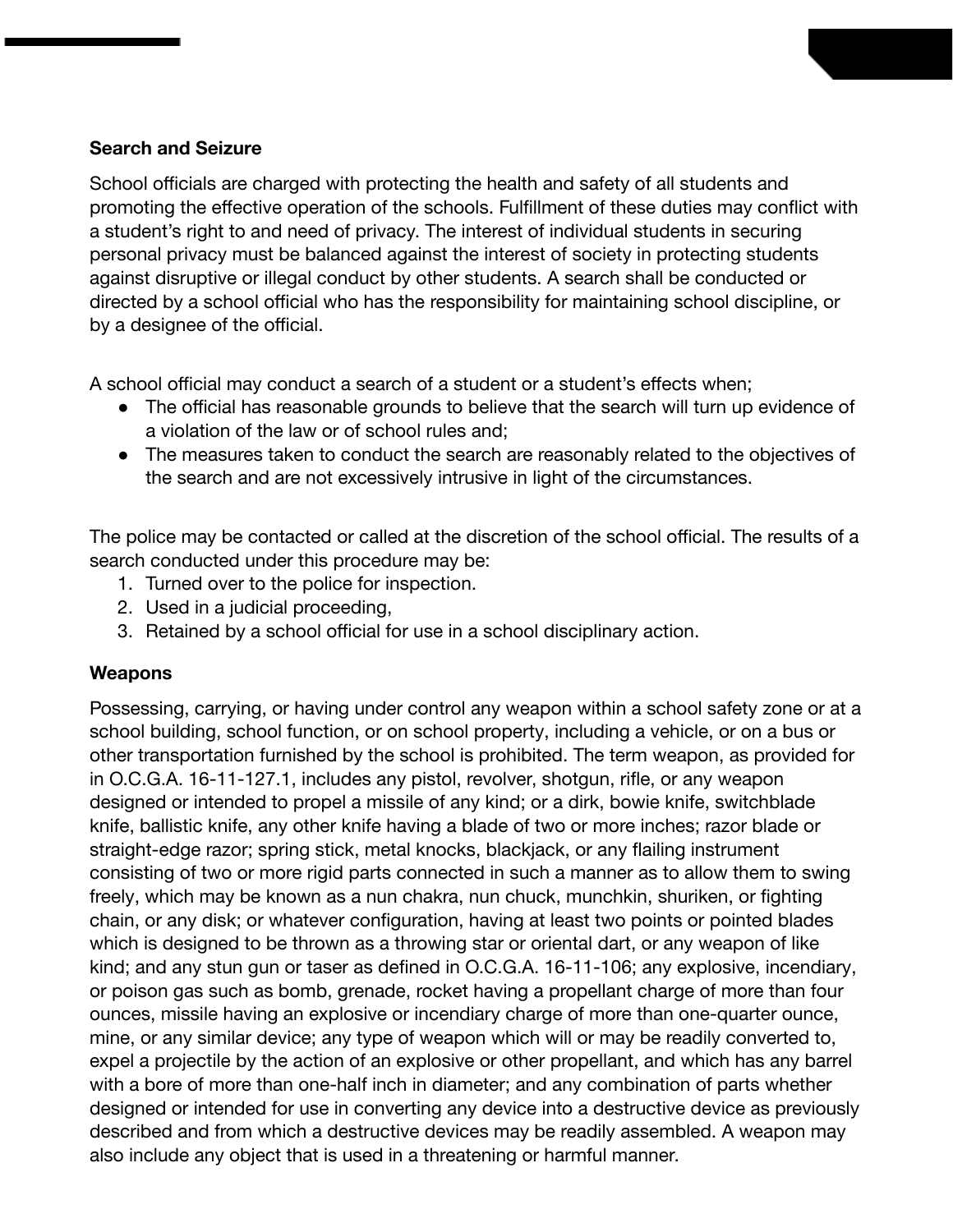#### **Assault and/or Battery**

Assault and/or battery includes but is not limited to, verbal assault, including threats of violence or bodily harm and/or sexual assault or harassment, of teacher, administrators, other students, and/or other school personnel. This includes physical violence and assault against a teacher, school bus driver, other students, or other school personnel. It also includes touching, pushing, bumping, intentionally making physical contact with another student in a provocative manner, fighting, striking, bullying, or threatening harm or violence to another student including extortion and/or hazing.

### **Drugs and Alcohol**

Possession, sale, use in any amount, distribution, or being under the influence of any narcotic drug, hallucinogenic drug, amphetamine, barbiturates, marijuana, medical cannabis, drug paraphernalia, alcoholic beverage or other intoxicant is strictly forbidden. This includes the sale of or distribution of drugs, including prescription drugs, or alcohol on school property, or at a school function. The term "drug" refers to all over-the-counter medications, herbal medications, oils, inhalants, illegal drugs, prescription drugs, and look-alike drugs.

### **Bullying Policy**

The FUTURES Program, in accordance with the Georgia Department of Education, defines bullying as threats, harassment or intimidation which may include unwanted teasing, threats, physical violence or attacks, destruction of property, spreading rumors and use of electronic communication to cause emotional distress to a victim. The complete list of prohibited bullying behaviors can be found at [www.gadoe.org](http://www.gadoe.org/) in the Policy for Bullying Prevention.

The policy requires that in the case of any notification by a student or employee that a bullying incident has occurred at school and/or on the bus The FUTURES Program will:

- 1. Investigate to determine what has happened.
- 2. If the investigation shows that bullying has happened the parents of the victim and the bully will be notified by phone as to the report.
- 3. Consequences for bullying will be determined based on the IEP, the PBIS model and the type of bullying that has occurred.
- 4. If a pattern of bullying is determined (3 reported and verified incidents) then the IEP team may be called to determine if additional consequences or interventions will be necessary.

### **Tobacco, Vapors, and Related Paraphernalia**

Possession or distribution of tobacco products and vapors on school property, or at school functions, is prohibited. This includes the possession of paraphernalia (i.e. lighters, matches, vape equipment, etc.).

### **Bus Behavior**

Students, parents/guardians, bus drivers and school officials must work together to provide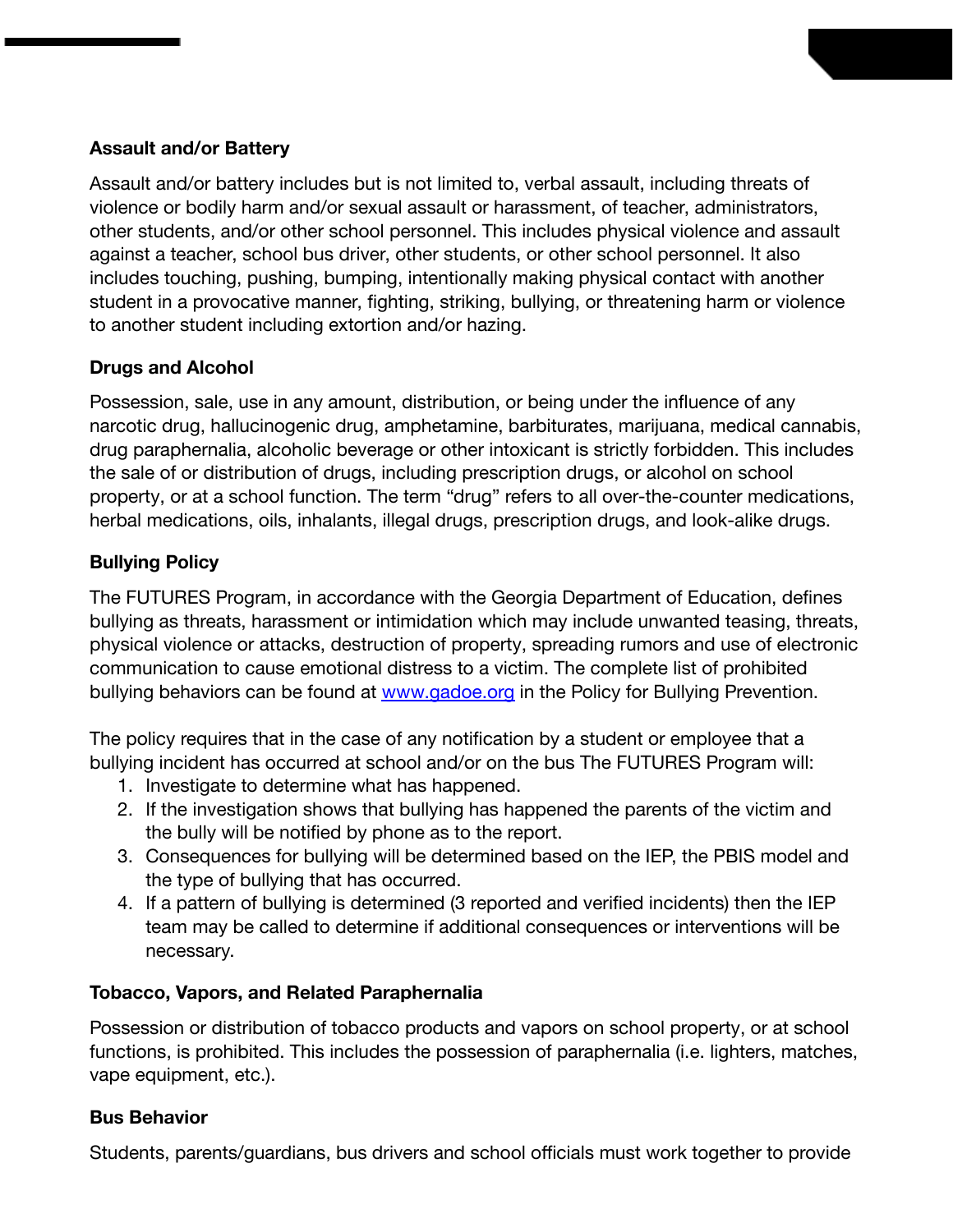for the safe transportation of students. The school buses, and all other forms of transportation provided by the district or provided incidental to a school activity, are considered school property. Students are subject to district authority and discipline while entering, departing and riding district transportation. The bus driver is responsible for students and has a delegated responsibility for maintaining discipline on the bus. Any problems that arise on the bus should be reported to the bus driver, FUTURES personnel, the student's home school/district transportation director, or the student's home school/district special education director. Students may receive a "bus write-up" from the bus driver which will be turned over to FUTURES personnel for disciplinary action. A copy of the bus referral will be sent home to parents.

### **Inappropriate Actions/Materials**

Students are not to exhibit inappropriate public displays of affection, indecent exposure, possession of obscene, profane, or vulgar materials and any other such actions that disrupt the school program. Students are also prohibited from accessing inappropriate websites to include, but not limited to, sexually oriented material, websites pertaining to violence or any website that promotes hatred or the use of alcohol/drugs.

### **Property**

Students will be held responsible for the proper care of all books, supplies, devices, accessories or equipment furnished to them by the FUTURES Program and/or their home school/district. Students who deface, damage or lose school property shall be required to pay for the damage or loss. All textbooks and instructional resources are furnished by the school and are the student's responsibility. The school is not responsible for textbooks or resources that are either lost or stolen from a student. If a student does not return a textbook or resource, the student who was issued the resource is responsible for its replacement cost. If a book is damaged, the student will be assessed the cost of repair or replacement of the text. Students with outstanding fines may incur consequences in the form of loss of privileges as determined by the school on a case-by-case basis.

- We issue one Chromebook for the year for the students to use.
- If the student breaks the provided Chromebook, they will not be issued another one unless the parent pays to replace/fix the Chromebook.
- If the parent/guardian is unable to replace/fix the broken Chromebook, the student must use a desktop in the classroom.
- If the student breaks another student's Chromebook, their FUTURES provided Chromebook will be reassigned to the student whose Chromebook was broken and follow the steps above.
- If the student breaks another student's Chromebook and has already lost the privilege to have a Chromebook, they will be billed for the cost of the student's Chromebook.
- If a student has to utilize a desktop, the parent will be responsible for providing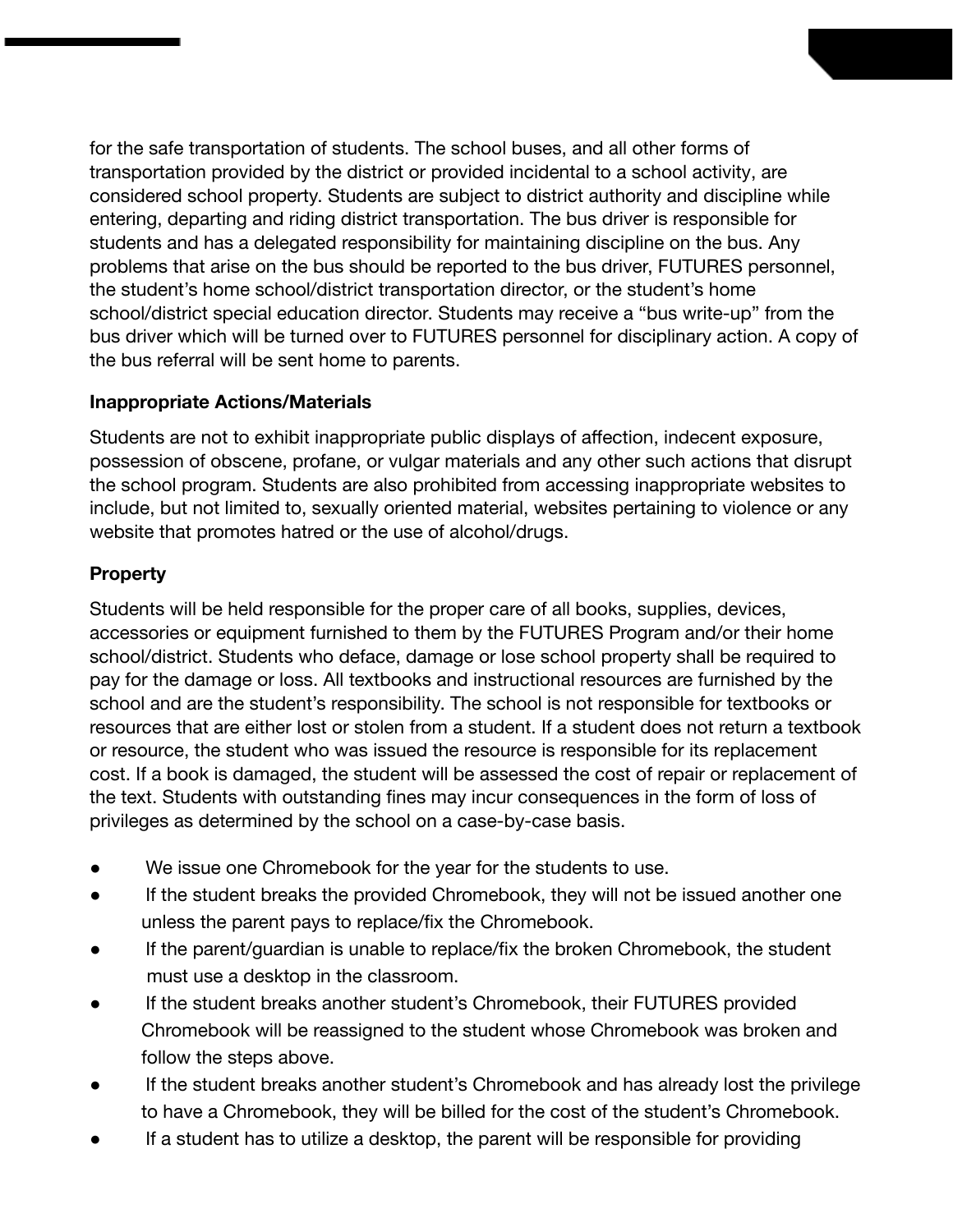technology on virtual learning days and/or packets will be sent home.

#### **Theft**

The taking of property that belongs to the FUTURES Program, faculty and staff, or other students is prohibited.

#### **Activating a Fire Alarm**

The activation of a fire alarm, unless an actual emergency exists, is prohibited and may be cause for referral to law enforcement.

#### **False Statements**

Making false statements about misconduct by a faculty or staff member toward a student is cause for disciplinary action. False statements include, but are not limited to, falsifying a police report, falsifying a department of family and child services report, and making statements to parents/legal guardians that result in an official report and/or investigation.

#### **Directives/Information**

Not following directives from the administration, or giving false personal information, is a violation of the code of conduct. Not following directions from faculty/staff may result in consequences based on the PBIS model.

### **Cheating**

Students caught cheating on an assignment or test is a violation of the code of conduct and may receive a failing grade or substitute assignment.

### **Change of Address/Telephone Number/Email Address**

Please notify the FUTURES Program immediately if you have a change of mailing address, email address or telephone number (home, work, mobile).

#### **Electronic Devices**

The FUTURES program will not be responsible for lost or stolen items. Each location has their own cell phone procedures. The Site Coordinator will send home information at the beginning of the school year.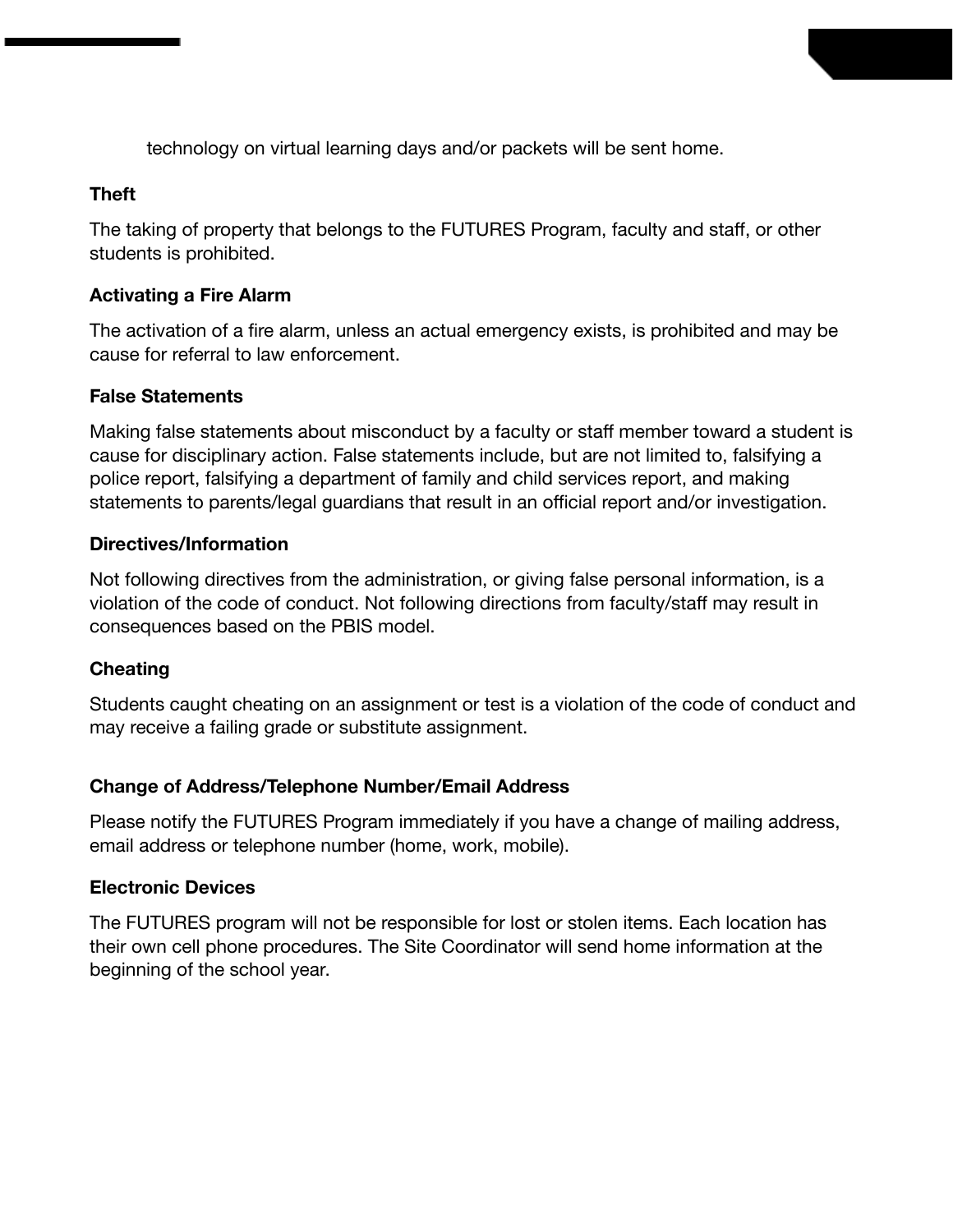## **DISCIPLINARY PROCEDURES**

### **Student Discipline**

Students are expected to abide by his/her home school/district code of conduct and disciplinary procedures in addition to the procedures outlined in this handbook. A copy of the student's home school/district code of conduct and disciplinary procedures will be distributed and reviewed annually along with this handbook.

All rules relating to discipline are based on Board policies and regulations as well as authority granted to the FUTURES Program under Georgia statutes and other applicable laws. Violations of these discipline rules may also constitute violations of the law and create legal liability for students, parents or guardians.

### **Application**

These procedures will apply to all students in attendance in the FUTURES Program. Off-campus misconduct that adversely affects the educational climate will also be subject to these policies, regulations and procedures. Students who have been charged, convicted or pled guilty in a court of general jurisdiction for commission of a felony may be suspended in accordance with law. The FUTURES Program authorizes the immediate removal of a student upon a finding by a Site Coordinator/Principal that the student poses a threat of harm to self or others, as evidenced by the prior conduct of such student. Any such removal will be subject to the appropriate due process procedures and in accordance with law.

### **Enforcement**

Teachers have the authority and responsibility to make and enforce necessary rules for internal governance in the classroom, subject to review by the site coordinator/building principal. The FUTURES Program expects each teacher to maintain a satisfactory standard of conduct in the classroom. All staff are required to enforce program policies, regulations and procedures in a manner that is fair and developmentally appropriate and that considers the student and the individual circumstances involved. All employees of the FUTURES Program shall annually receive instruction related to the specific contents of the program's discipline policy and any interpretations necessary to implement the provisions of the policy in the course of their duties, including, but not limited to, approved methods of dealing with acts of school violence, disciplining students with disabilities and instruction in the necessity and requirements for confidentiality.

### **Disciplinary Actions**

The following are disciplinary actions that may be assigned by appropriate program personnel who are authorized to impose these actions: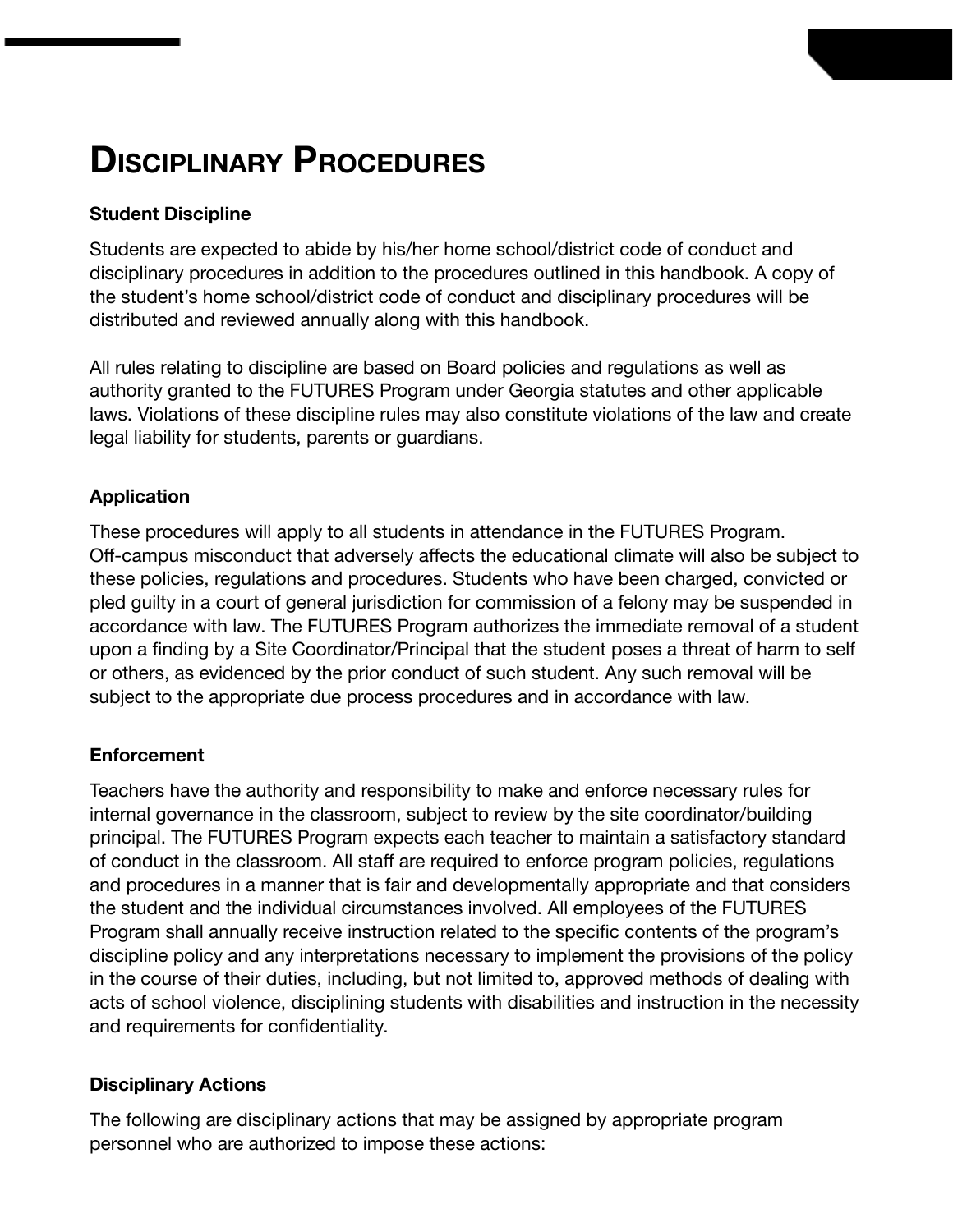- May not earn all daily points
- Teacher-student conference
- Failing grade on an assignment
- Removal from class
- Parent phone call or conference
- After school detention (pre-arranged with parent/guardian)
- Confiscation
- Restitution
- Loss of privileges
- In-school suspension
- Out-of-school suspension
- Referral to law enforcement
- Referral to Juvenile Justice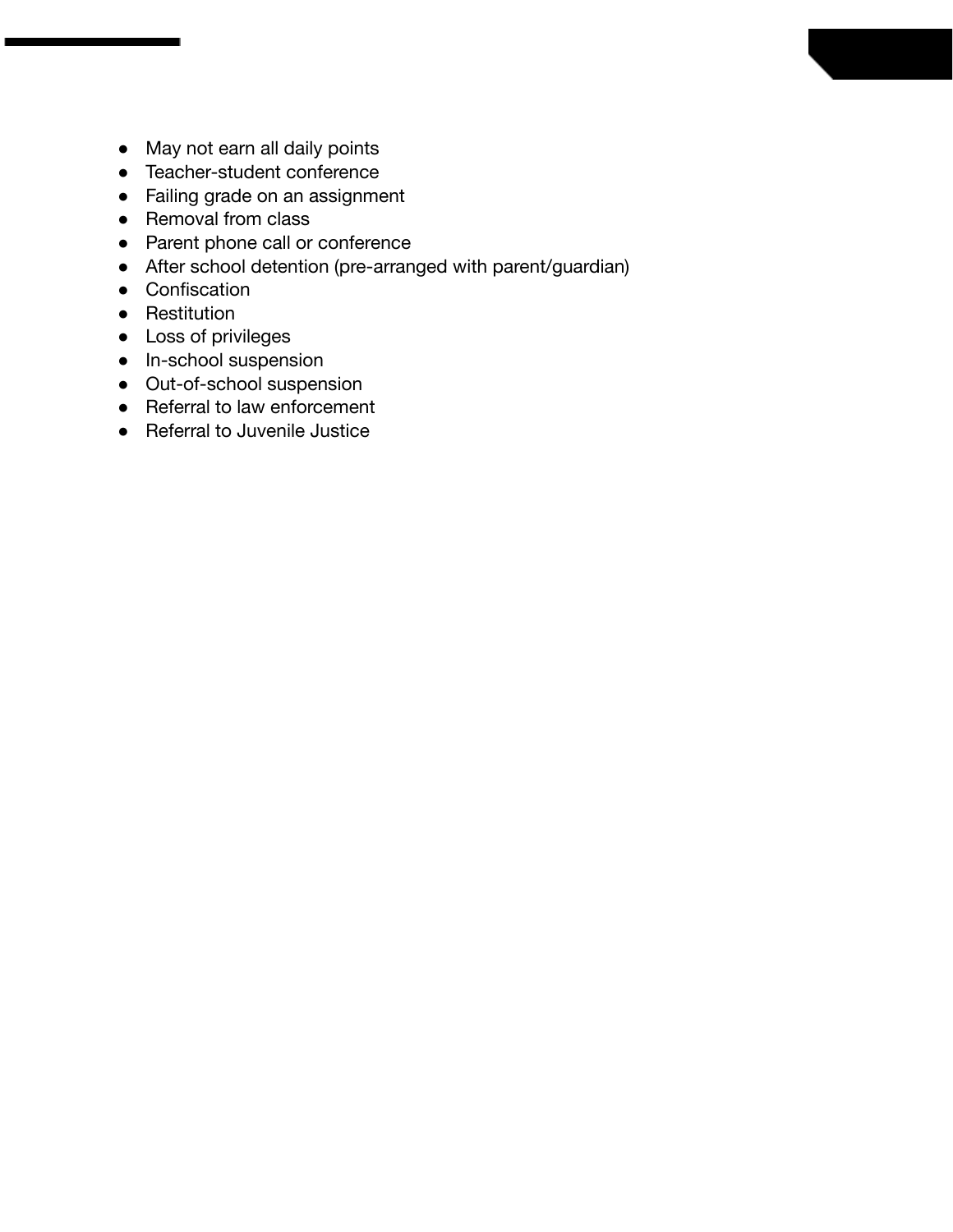## **ACCEPTABLE USE POLICY**

The FUTURES Program Acceptable Use Policy (AUP) is to prevent unauthorized access and other unlawful activities by users online, prevent unauthorized disclosure of or access to sensitive information, and to comply with the Children's Internet Protection Act (CIPA). As used in this policy, "user" includes anyone using the computers, Internet, email, chat rooms and other forms of direct electronic communications/devices or equipment provided by the FUTURES Program. Only current students or employees are authorized to use the network.

Pioneer RESA will use technology protection measures to block or filter, to the extent practicable, access of visual depictions that are obscene, pornographic, and harmful to minors over the network. Pioneer RESA reserves the right to monitor users' online activities and to access, review, copy, and store or delete any electronic communication or files and disclose them to others as it deems necessary. Users should have no expectation of privacy regarding their use of Pioneer RESA/FUTURES Program property, network and/or Internet access or files, including email.

#### **Acceptable Uses of the FUTURES Program Computer Network or the Internet**

Internet access is provided for education-related activities and FUTURES Program business. By using the network, users have agreed to this policy. If a student is uncertain about whether a particular use is acceptable or appropriate, he or she should consult his or her teacher. If an employee is uncertain about whether a particular use is acceptable or appropriate, he or she should consult his or her site technology coordinator or Site Coordinator/Principal.

#### **Unacceptable Uses of the Computer Network or Internet**

The following are examples of inappropriate activity on the Pioneer RESA/FUTURES Program network:

- o Violating any state or federal law or municipal ordinance such as: accessing or transmitting pornography of any kind, obscene depictions, harmful materials, materials that encourage others to violate the law, confidential information, or copyrighted materials;
- o Cyberbullying;
- o Criminal activities that can be punished under law;
- o Selling or purchasing illegal items or substances;
- o Obtaining and/or using anonymous email sites; spamming; spreading viruses;
- o Causing harm to others or damage to their property, such as:
	- o Using profane, abusive, or impolite language; threatening, harassing, or making damaging or false statements about others or accessing, transmitting, or downloading offensive, harassing, or disparaging materials;
	- o Deleting, copying, modifying, or forging other users' names, emails, files, or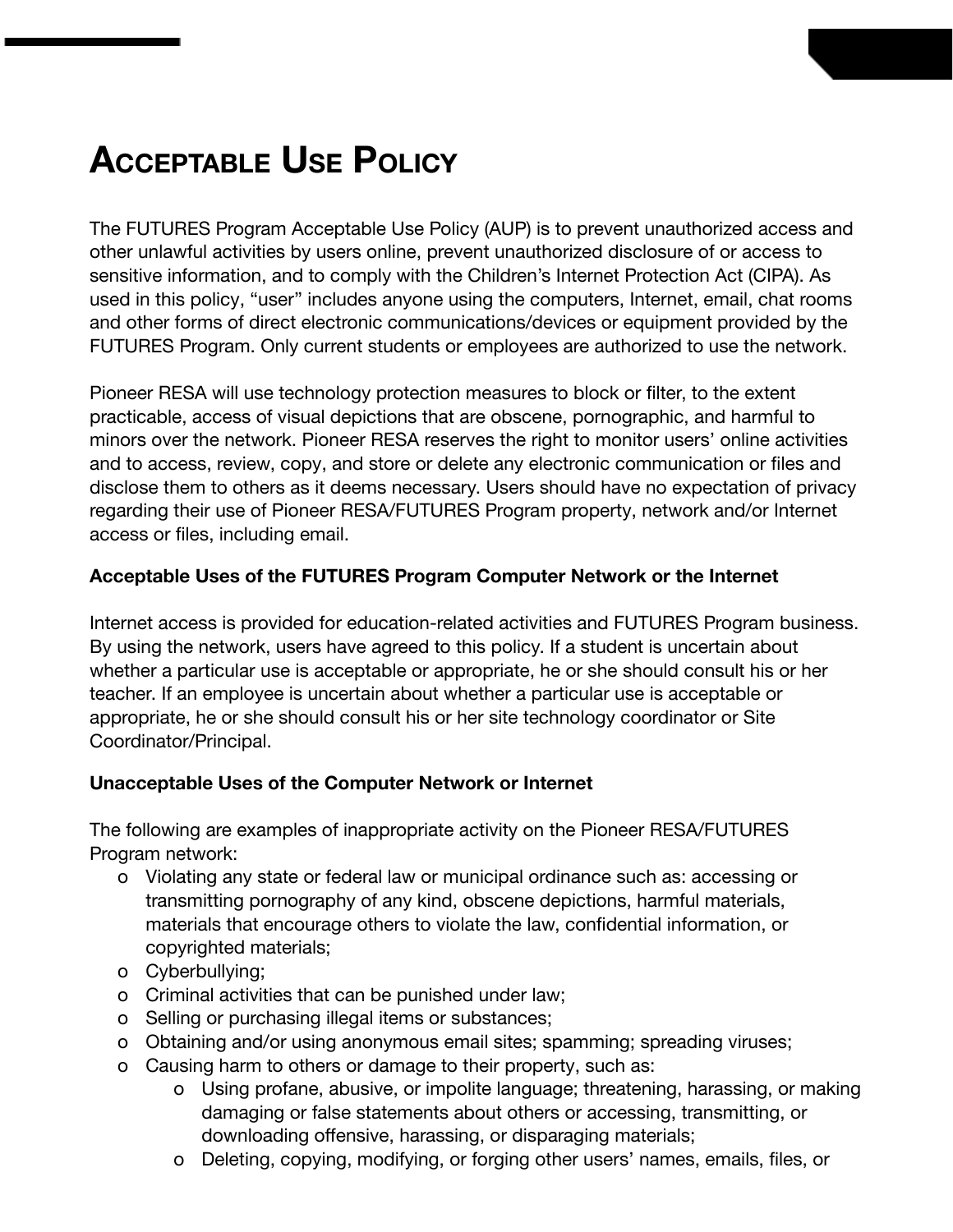data; disguising one's identity, impersonating other users, or sending anonymous email;

- o Damaging computer equipment/devices, files, data or the network in any way; including intentionally accessing, transmitting or downloading computer viruses or other harmful files or programs, or disrupting any computer system performance;
- o Using any FUTURES Program computer devices to pursue "hacking," internal or external, or attempting to access information protected by privacy laws; or
- o Accessing, transmitting or downloading large files, including "chain letters" or any type of "pyramid schemes";
- o Engaging in uses that jeopardize access or lead to unauthorized access into others' accounts or other computer networks, such as:
	- o Using another's account password(s) or identifier(s);
	- o Interfering with other users' ability to access their account(s); or
	- o Disclosing anyone's password to others or allowing them to use another's account(s)
- o Using the network or Internet for Commercial purposes:
	- o Using the Internet for personal financial gain;
	- o Using the Internet for personal advertising, promotion, or financial gain; or
	- o Conducting for-profit business activities and/or engaging in non-government related fundraising or public relations activities such as solicitation for religious purposes or lobbying for personal political purposes.

### **Penalties for Improper Use**

Pioneer RESA/FUTURES Program reserves the right to take immediate action regarding activities (1) that create security and/or safety issues for FUTURES Program students, employees, network or computer resources, or (2) that expend FUTURES Program resources on content the program, in its sole discretion, determines lacks legitimate educational content/purpose, or (3) other activities as determined by Pioneer RESA/FUTURES Program as inappropriate.

The use of a Pioneer RESA/FUTURES Program account is a privilege, not a right, and misuse will result in the restriction or cancellation of the account. Misuse may also lead to disciplinary and/or legal action for both students and employees including suspension, expulsion, dismissal from Pioneer RESA/FUTURES Program employment, or criminal prosecution. Pioneer RESA/FUTURES Program will attempt to tailor any disciplinary action to the specific issues related to each violation.

### **Acceptable Use Agreement**

All FUTURES staff and students must agree to this policy, annually, by signing the Acceptable Use Agreement. Once signed that permission/acknowledgement will remain in effect until revoked by the parent or the student loses the privilege of using the Pioneer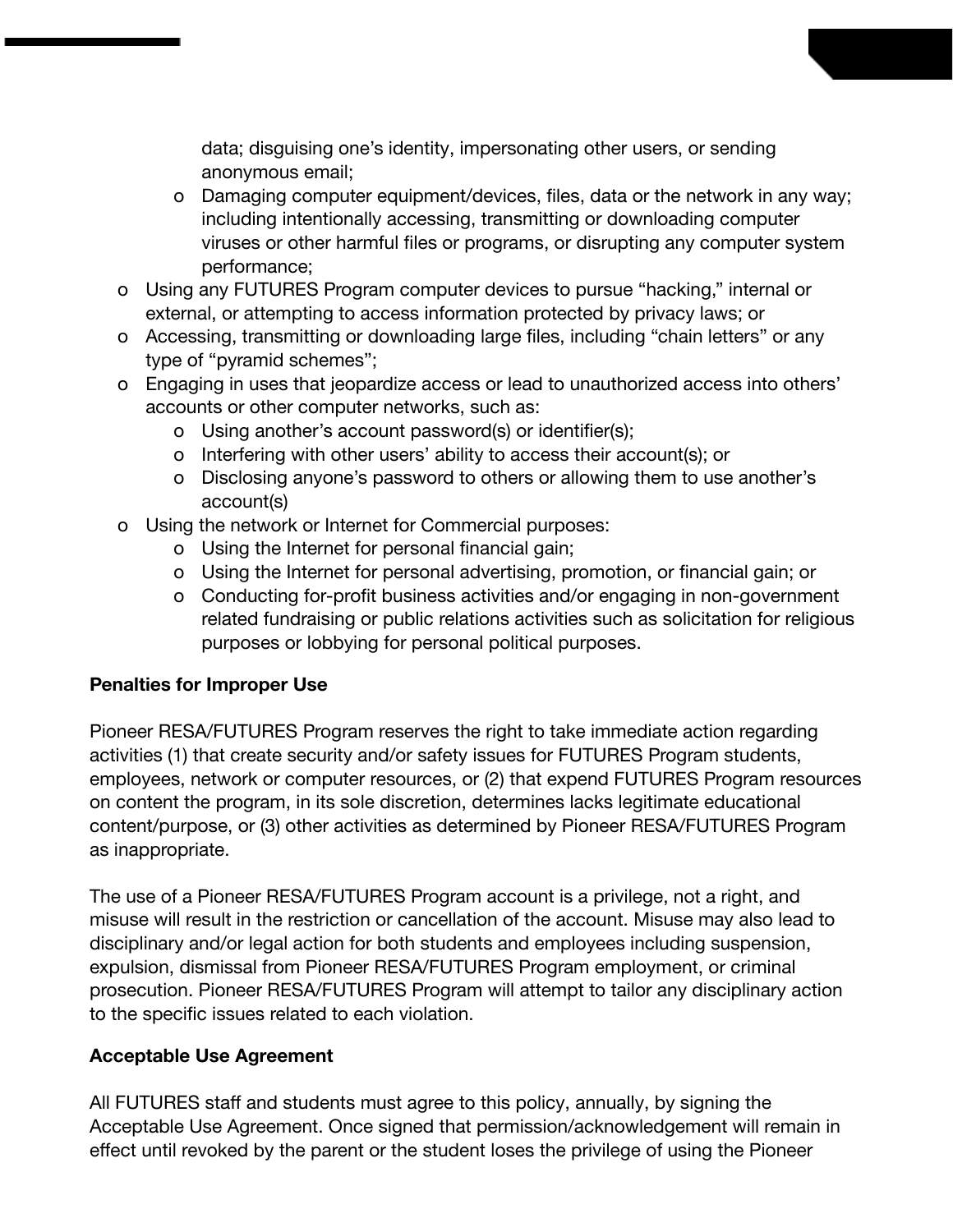RESA/FUTURES Program network due to violation of this policy or is no longer a FUTURES Program student. Employees and other users are required to follow this policy. Even without signature, all users must follow this policy and report any misuse of the network or Internet to a teacher, supervisor or other appropriate Pioneer RESA or FUTURES Program personnel.

#### **Disclaimer**

Pioneer RESA/FUTURES Program makes no guarantees about the quality of the services provided and is not responsible for any claims, losses, damages, costs, or other obligations arising from use of the network or accounts. Any additional charges a user accrues due to the use of Pioneer RESA/FUTURES Program network are to be borne by the user. Pioneer RESA/FUTURES Program also denies any responsibility for the accuracy or quality of the information obtained through user access. Any statement, accessible on the system network or the Internet, is understood to be the author's individual point of view and not that of Pioneer RESA/FUTURES Program, its affiliates, or employees.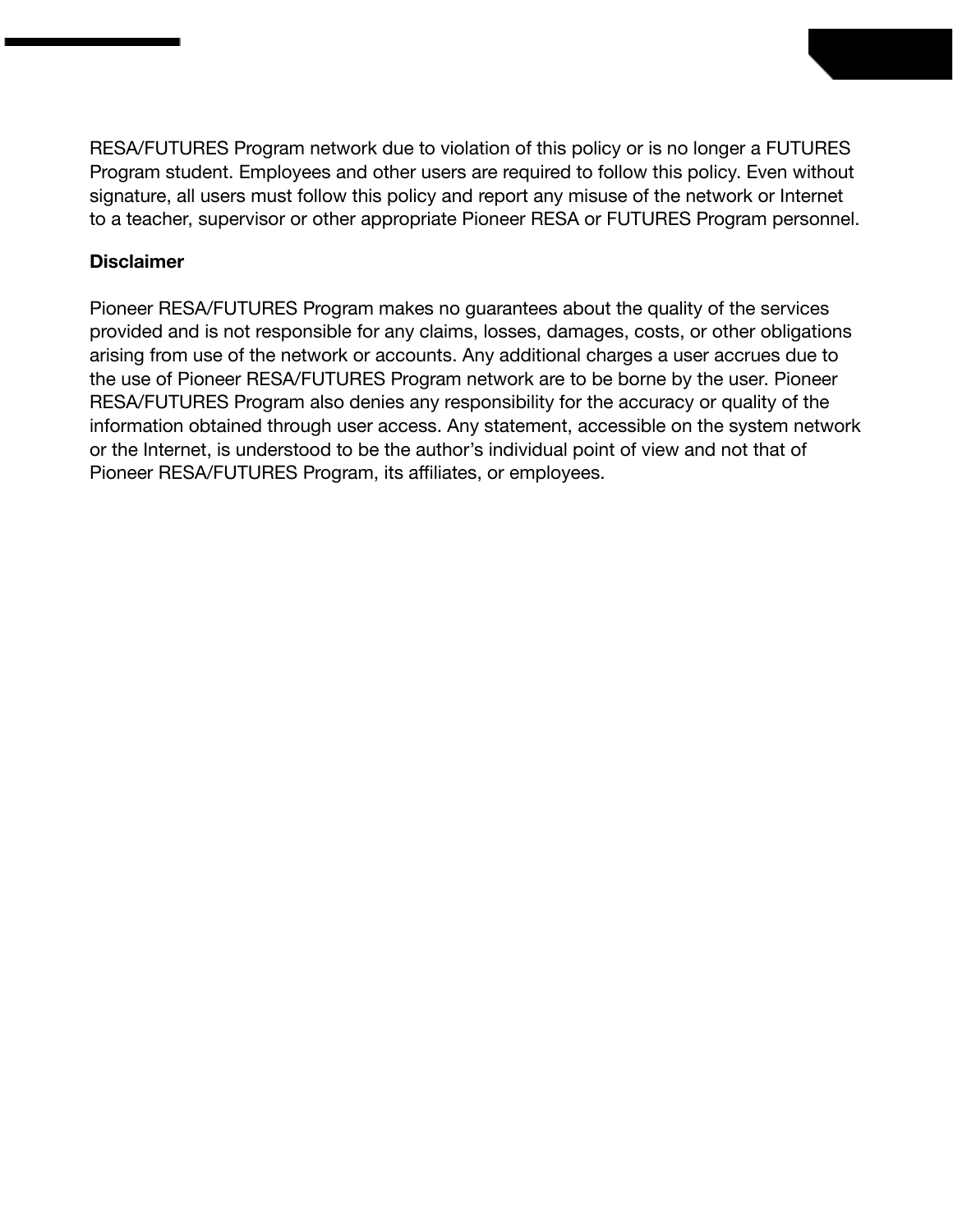## **ACCESS TO AND RELEASE OF STUDENT INFORMATION**

Student information regarding placement at the FUTURES Program is maintained at the FUTURES Program and your child's home school/district. All permanent record files are maintained at your child's home school. Parents, designated persons, institutions, or agencies seeking to obtain copies of records will be referred to the student's home school/district.

All parents may inspect and review their student's education records, seek amendments, consent to disclosures and file complaints regarding the records as allowed by law. The parents' rights relating to the education records transfer from the parent to the student once the student becomes an eligible student; however, parents maintain some rights to inspect student records even after a student turns 18. The student's home school/district will extend the same access to records to either parent, regardless of divorce, custody or visitation rights, unless the district is provided with evidence that the parent's rights to inspect records have been legally modified. If a parent or eligible student believes an education record related to the student contains information that is inaccurate, misleading or in violation of the student's privacy, the parent or eligible student may use the appeals procedures created by the superintendent or designee to request that the district amend the record. The student's home school/district will annually notify parents and eligible students of their rights in accordance with law.

Schools and school districts are mandated by Federal law, the Family Educational Rights and Privacy Act (FERPA), to protect educational records. "Educational records" refers to those data elements that are (1) directly related to a student; and (2) maintained by an educational agency or institution or by a party acting on behalf of the agency or institution.

FERPA permits school districts to disclose information designated as "Directory Information" without consent of parent or student. Directory information is considered information which is generally not considered harmful or an invasion of privacy if disclosed. The FUTURES Program has designated the following information as directory information:

- Student's name
- Address and telephone number
- Student's date and place of birth
- Student's participation in official school activities and sports
- Dates of attendance at schools within the district
- Honors and awards received during the time enrolled in the program
- Photograph
- Grade level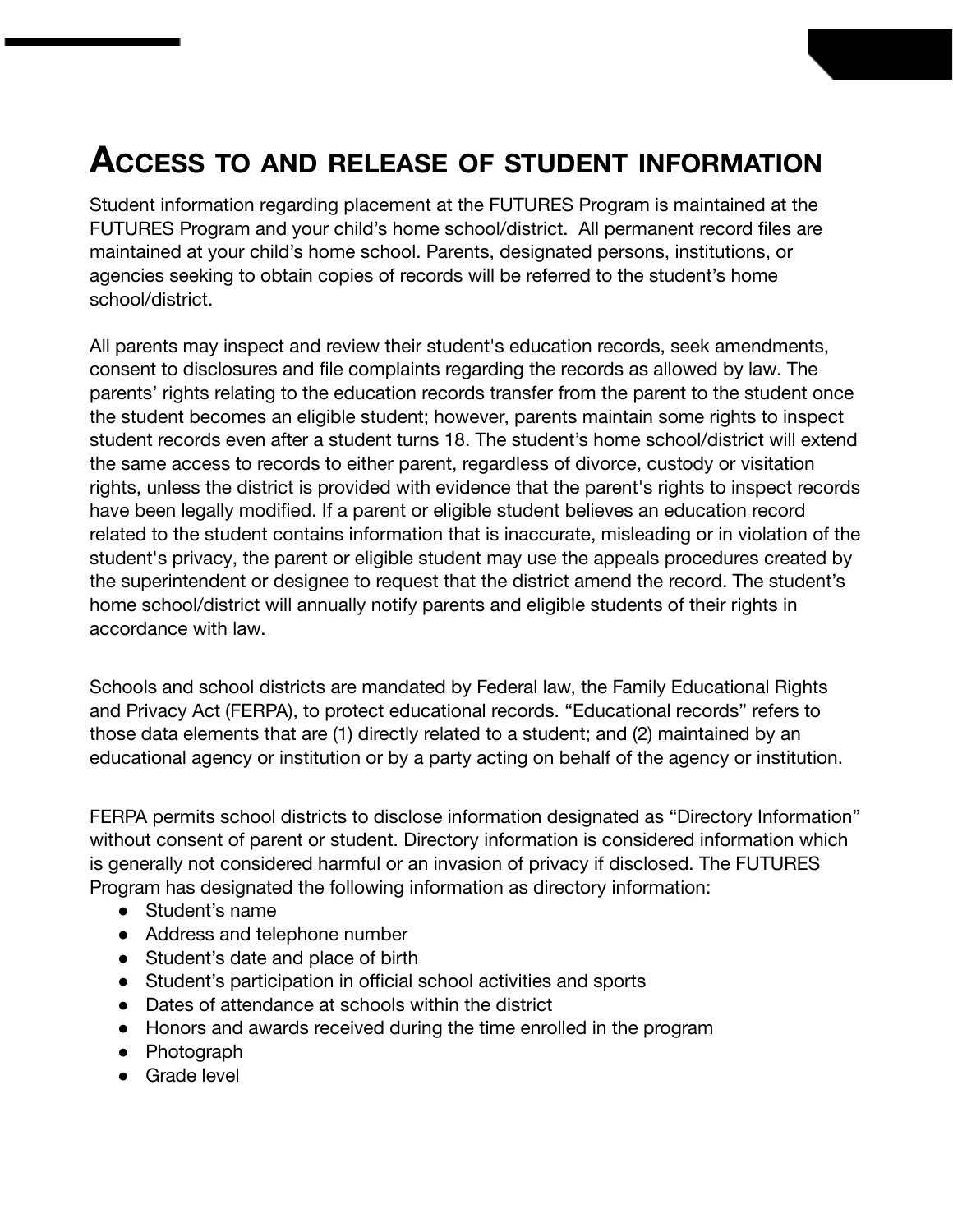## **THERAPEUTIC PHYSICAL RESTRAINT**

The FUTURES Program observes the following procedures for use of therapeutic physical restraint:

- o Faculty and staff are certified in Mindset, a research-based model of therapeutic physical restraint. Annual re-certification trainings are required for all faculty and staff.
- o Restraint will only be used as a last resort, and only when the student presents as an immediate threat of danger to himself/herself or others.
- o De-escalation techniques will be attempted prior to the use of restraint.
- o Restraint will be terminated when staff members judge the student is no longer presenting as a threat of danger to himself/herself or others.
- o Parents will be notified, in writing, each time their child is restrained. The notification will be provided within a reasonable period of time, not to exceed one school day from the use of restraint.
- o Parents and school staff may mutually agree that notification via e-mail may substitute for a hardcopy of the restraint notification.
- o Parents will receive a copy of the report generated when the restraint was necessitated.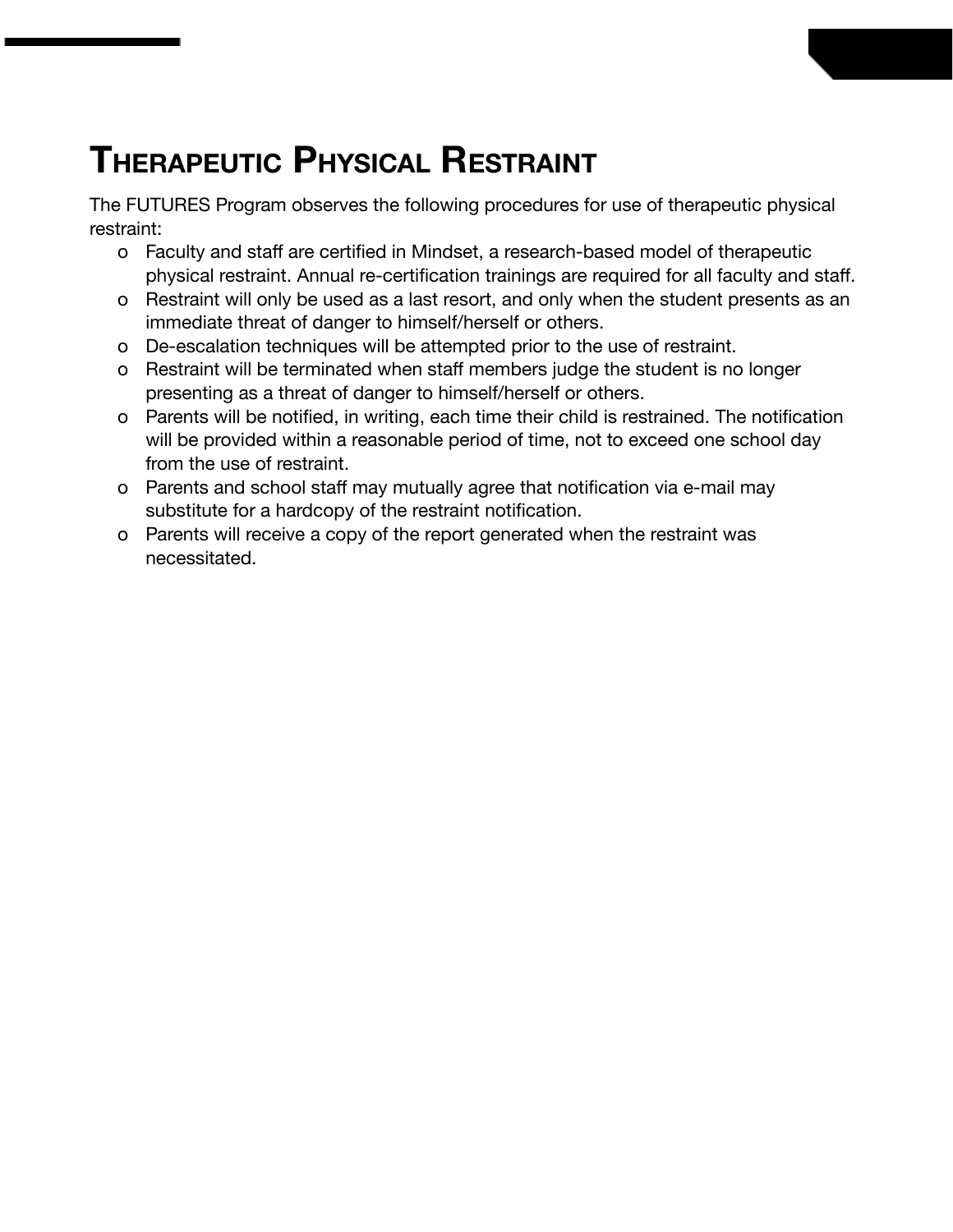## **NON-DISCRIMINATION**

Pioneer RESA and the FUTURES Program affirms that no person shall, on the basis of sex, disability, race, color, age, creed, religion, sexual orientation, gender identity, national origin, ancestry, veteran's status or genetic information be excluded from participation in, be denied the benefits of, or be subjected to discrimination in any educational program or activity. In addition, no person shall, on any of these bases, be excluded from participation in, be denied the benefits of, or be subjected to discrimination in employment, or recruitment, or consideration, or selection, therefore, whether full-time or part-time, under any educational program or activity operated by the district. The District shall make reasonable accommodations for qualified individuals with disabilities upon request.

### **Anti-Harassment/Anti-Retaliation Statement**

Pioneer RESA and the FUTURES Program does not tolerate sexual harassment. Any individual who believes they have been subjected to sexual harassment is strongly encouraged to make a report which will be promptly and thoroughly investigated. Retaliation against individuals who file complaints about sexual harassment, or participate in the investigation of such complaints, is strictly prohibited.

Students or staff found to have engaged in sexual harassment or retaliation will be promptly disciplined, and such discipline may include, if circumstances warrant, suspension, expulsion and/or termination. Students, parents and staff are encouraged to work together to prevent sexual harassment.

### **Notice of Non-Discrimination**

Pursuant to Title IX of the Education Amendment Act of 1972, Pioneer RESA and the FUTURES Program does not discriminate on the basis of sex in the education programs or activities that it operates. This requirement not to discriminate in the education programs and activities extends to employment with and admission to Pioneer RESA and the FUTURES Program.

### **Designated Title IX Coordinator**

In compliance with Title IX of the Education Amendment Act of 1972, Pioneer RESA and The FUTURES Program has a designated Title IX Coordinator for Employees, Students, and Athletics. Pioneer RESA and The FUTURES Program Title IX Coordinators should be contacted regarding any inquiries as to the application of Title IX or filing a harassment complaint.

Contact Information:

Stacia Dillin Human Resources & Program Specialist